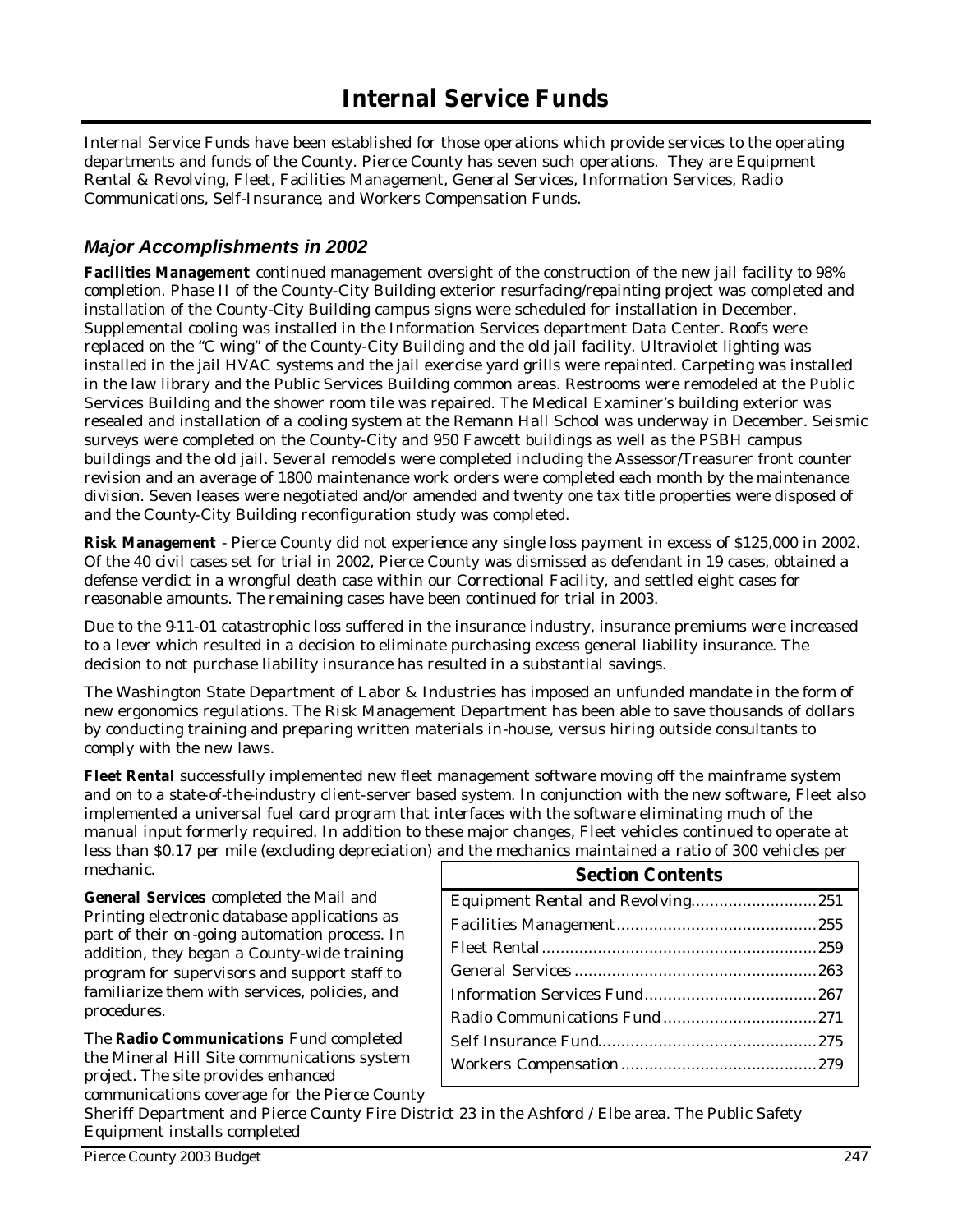includes the installation of 501 pieces of emergency equipment, 44 laptops and 348 radios throughout Pierce County and contracted agencies. Installation of a communications system in the new Corrections Facility was also completed providing full communications coverage throughout the complete facility including the County-City building and the Annex Jail. The Preventive Maintenance Program completed over 577 pieces of radio equipment and the entire communications infrastructure, ensuring they meet all Federal Communications Commission (FCC) tolerances and manufactures specifications. The Communications Division also deployed its Tactical Area Communications (TAC) vehicle to over 60 missions including search and rescue, community activities and special events for the Pierce County, City of Lakewood and Tacoma. Communications training was provided to all newly hired Corrections and Sheriff personnel. Work continues with the City of University Place on the new public safety and emergency operations building.

**Information Services (I/S)** continued its Quality Customer Service agenda by implementing a "know ourselves" theme, the major focus of which was an all staff breakfast meeting and enrichment of inter -divisional cooperation. Information Services staff implemented the new ITA Program (Information Technology Acquisition); completed a 5 year long migration from Token Ring to Ethernet; installed the new IBM 7060 H30 processor and disk drives; completed Netware 5.1 migration in record time; adopted support of Windows XP in September 2002; installed Linux server on IBM Mainframe for research and evaluation; upgraded the County to a new Gigabit backbone; began research into expanding our infrastructure to include mobile wireless access; began using ZENworks to efficiently deploy application software, templates, and drivers; updated the County Council SITP; installed Teleworks Automated Citizen Information System; implemented Spam Assassin product significantly reducing the spam E-Mail; reduced Internet site promotion time from 9 hours to 5 minutes or less; implemented effective anti-virus initiatives which resulted in no major impact from viruses in 2002; upgraded the IBM OS/390 System to a Model H30, evaluated, tested and acquired new POPS Deskside Scanners; upgraded the Data Center HVAC (Air Conditioning) System; initiated an update of the Public Safety/Justice Services SITP; upgraded Fire Suppression System in Data Center; hosted the first Pierce County Digital Government Summit; implemented Caller ID service from the public telephone network; established 14-day retention schedule policy for E-Mail backups, reduced telephone expenses with installation of Qwest OC3 fiber; and satisfied national media requests through LINX for Court Documents on the DC Sniper Suspect.

Major Software Development projects include: began the implementation of CATS for the Assessor/Treasurer; completed the Utility Local Improvement District system for Public Works & Utilities; implemented the new FASTER system for Public Works; implemented Maintenance & Management System (MNM) for Facilities Management; developed and implemented ICE system for Internet content management; completed the feasibility study for the new PALS Permitting System; implemented HART and DIMS systems for the Auditor; completed major enhancements to RAMS for Personnel; and initiated the electronic filing feature with the LINX system.

Major support service projects included: the new Pierce County Jail; the new Utilities Environmental Services Building; the Gig Harbor Sheriff's Office move; and numerous other facility changes and moves.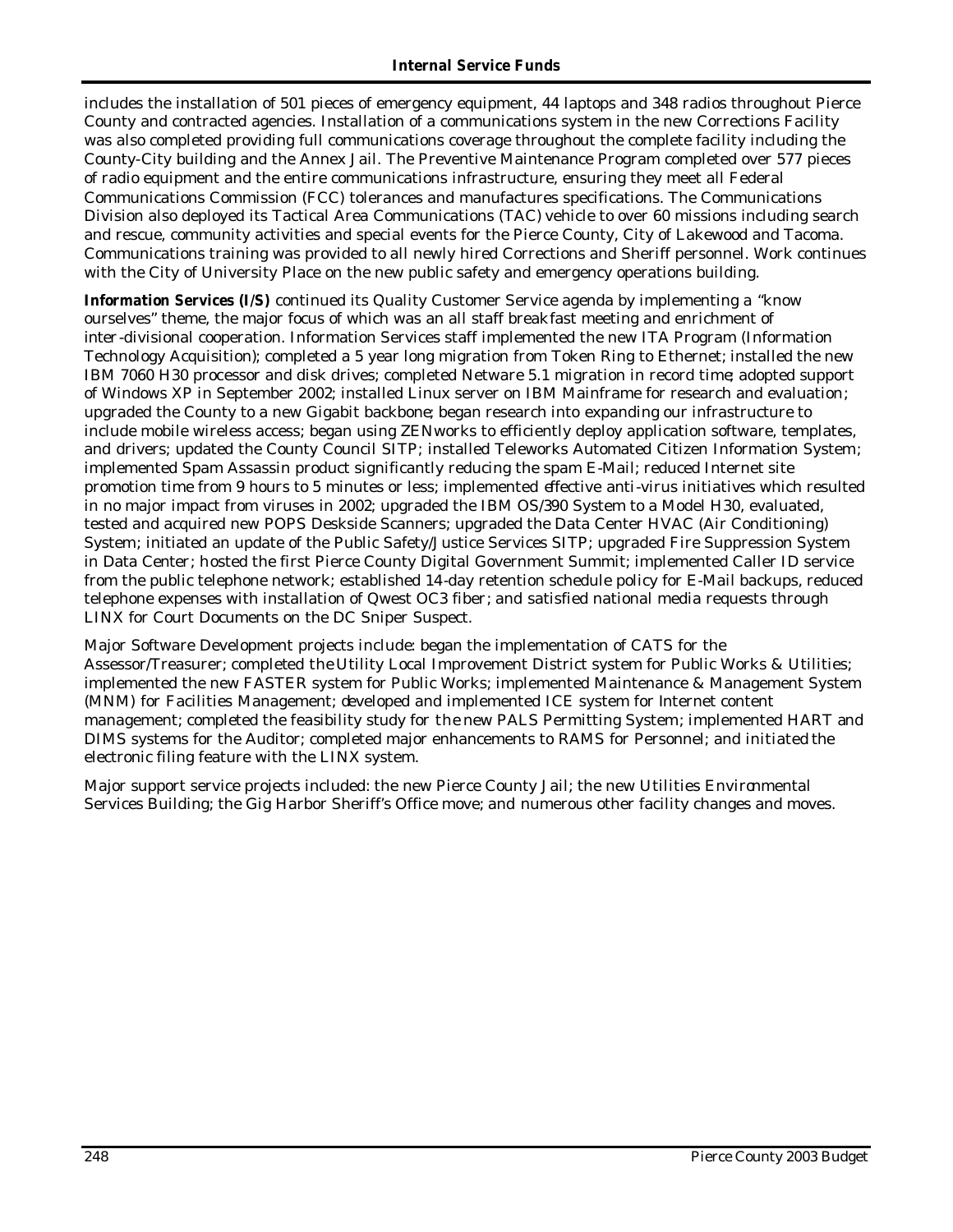#### *Internal Service Funds*

| <b>DEPARTMENT BUDGETS</b>           |                       |                       |                           |                          |
|-------------------------------------|-----------------------|-----------------------|---------------------------|--------------------------|
| <b>Department Name</b>              | 2002<br><b>Budget</b> | 2003<br><b>Budget</b> | <b>Absolute</b><br>Change | <b>Percent</b><br>Change |
| Equipment Rental & Revolving        | 11,026,990<br>\$      | 12,371,040<br>\$      | 1,344,050<br>\$           | 12.2 %                   |
| <b>Facilities Management</b>        | 8,837,410             | 9,621,070             | 783,660                   | 8.9                      |
| <b>Fleet Rental</b>                 | 3,435,860             | 3,838,980             | 403,120                   | 11.7                     |
| <b>General Services</b>             | 2,598,990             | 2,729,610             | 130,620                   | 5.0                      |
| <b>Information Services Fund</b>    | 17,381,110            | 15,518,900            | (1,862,210)               | (10.7)                   |
| <b>Radio Communications Fund</b>    | 1,809,831             | 1,715,860             | (93, 971)                 | (5.2)                    |
| Self Insurance Fund                 | 7,642,260             | 8,367,590             | 725,330                   | 9.5                      |
| <b>Workers Compensation</b>         | 2,097,300             | 2,350,700             | 253,400                   | 12.1                     |
| <b>Total Internal Service Funds</b> | \$54,829,751          | \$56,513,750          | 1,683,999<br>S            | %<br>3.1                 |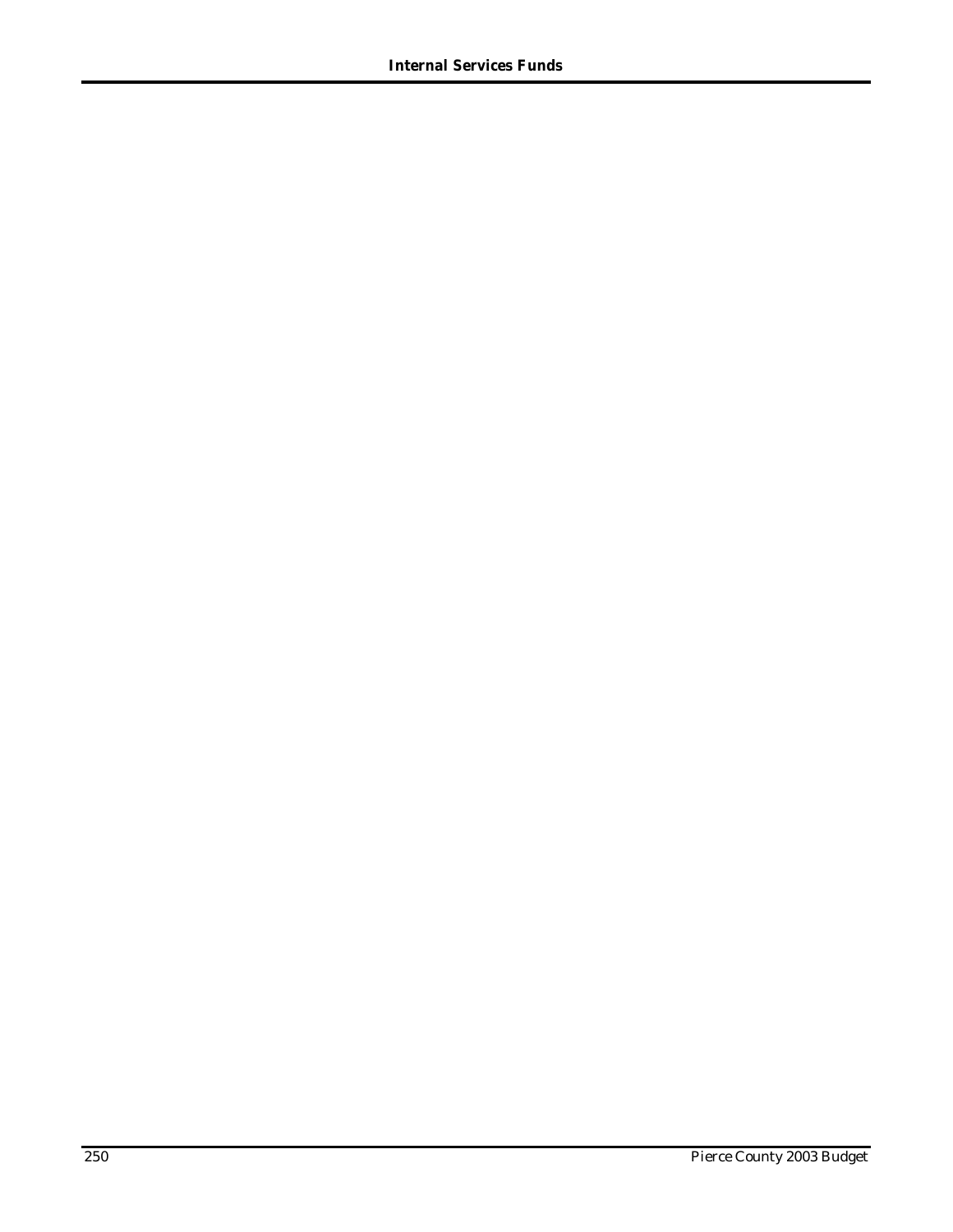## **Equipment Rental and Revolving**

*Internal Service Fund*

**The mission of the Equipment Services Division is to provide professional and competitive procurement, maintenance and disposal of transportation and construction equipment; to ensure safe operating equipment; and to meet the equipment services needs of County Roads, Sewer Utility, Parks and Recreation Services and Surface Water Management.** 

| <b>Departmental</b><br><b>Summary:</b> | The Equipment Services Division of the Public Works and Utilities Department is<br>responsible for the purchase, maintenance, and repair of County Road, Utility, River<br>Improvement, and Parks Department equipment. Repairs and preventive<br>maintenance work is performed at the Central Maintenance Shop garage and at five<br>outlying shops located at Puyallup,` Elk Plain, Chambers Creek, Purdy and River<br>Improvement. |
|----------------------------------------|---------------------------------------------------------------------------------------------------------------------------------------------------------------------------------------------------------------------------------------------------------------------------------------------------------------------------------------------------------------------------------------------------------------------------------------|
|                                        | The Central Maintenance Shop maintains the primary inventory of vehicle supplies<br>and parts, and utilizes an automated system to track the parts inventory. The faster<br>fleet management system, which compiles data to analyze performance, downtime,<br>backlog, and frequency of repair data, has been implemented at all Equipment<br>Service Division shops.                                                                 |
|                                        | The ER&R Fund also provides material (rocks, paint, traffic signals, etc.) for County<br>Road operations.                                                                                                                                                                                                                                                                                                                             |
| <b>Budget</b><br>Highlights:           | The 2003 Equipment Rental and Revolving Fund reflects an 12.2% budget increase<br>over 2002. This budget includes:                                                                                                                                                                                                                                                                                                                    |
|                                        | Normal inflationary increases; and<br>a)                                                                                                                                                                                                                                                                                                                                                                                              |
|                                        | An increased allocation for Vehicle Replacements and New Vehicle purchases.<br>b)                                                                                                                                                                                                                                                                                                                                                     |
|                                        | Approximately \$940,000 of fund balance capital replacement reserves will be used<br>to finance the Equipment Replacement purchases.                                                                                                                                                                                                                                                                                                  |

| <b>FUNDING SOURCES</b>         |               |                          |               |               |                 |                |
|--------------------------------|---------------|--------------------------|---------------|---------------|-----------------|----------------|
|                                | 2000          | 2001                     | 2002          | 2003          | <b>Absolute</b> | <b>Percent</b> |
|                                | <b>Actual</b> | <b>Actual</b>            | <b>Budget</b> | <b>Budget</b> | Change          | Change         |
| Est Use Of Begin Fund Balance  | \$<br>$-$ \$  | $\overline{\phantom{0}}$ | 241.540<br>\$ | 941.040       | 699,500<br>S    | %<br>289.6     |
| <b>Charges For Services</b>    | 7,651,535     | 3,187,423                | 3,544,000     | 3,480,000     | (64,000)        | (1.8)          |
| <b>Miscellaneous Revenue</b>   | 46,040        | 6,111,238                | 6,600,050     | 6,610,000     | 9.950           | 0.2            |
| <b>Other Financing Sources</b> | 735.274       | 689.308                  | 641.400       | 1.340.000     | 698,600         | 108.9          |
| Total                          | \$8,432,849   | 9,987,969                | \$11.026.990  | \$12,371,040  | 1,344,050       | %<br>12.2      |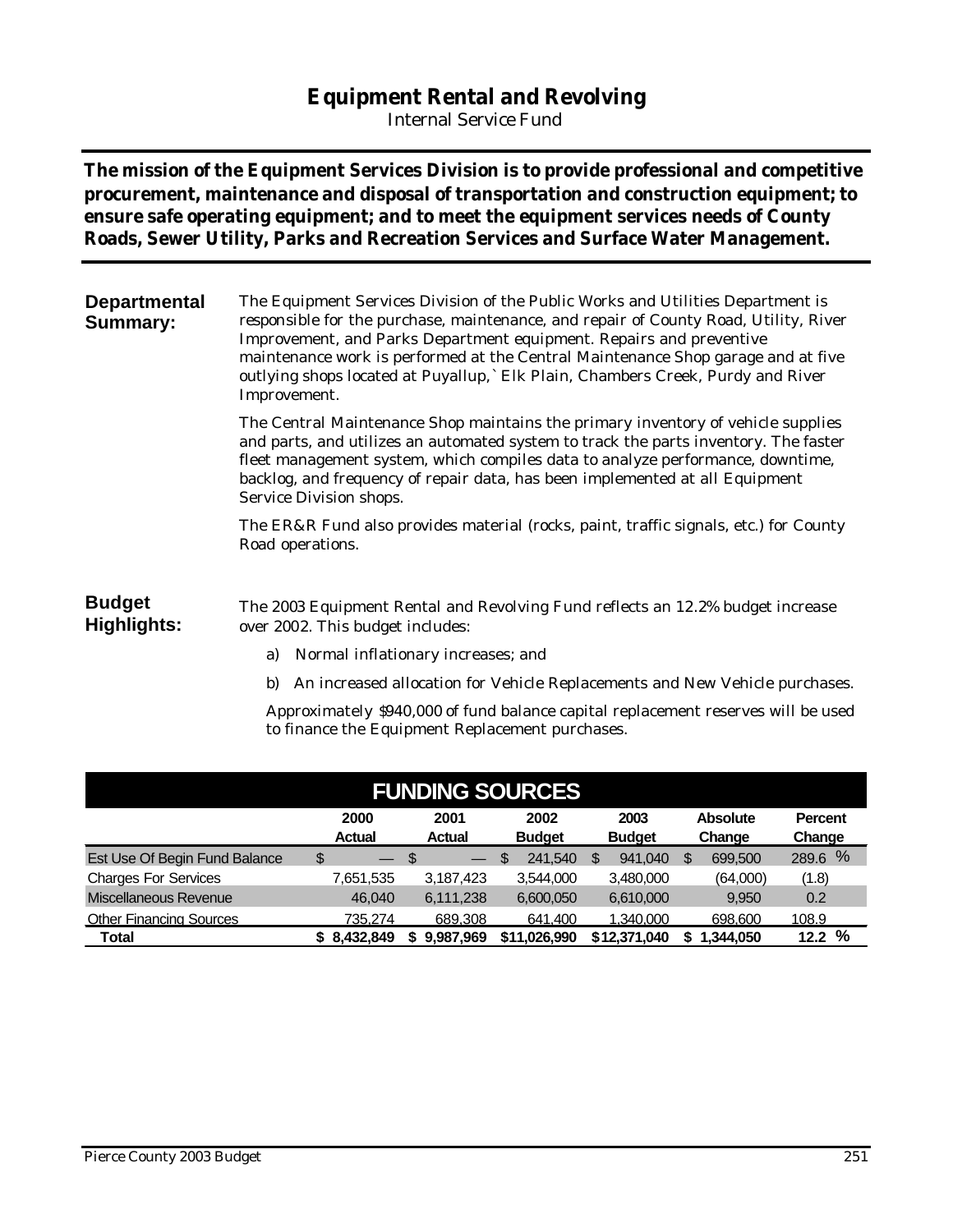|                                   |                    |                    | <b>PROGRAM EXPENDITURES</b> |                       |                           |                          |
|-----------------------------------|--------------------|--------------------|-----------------------------|-----------------------|---------------------------|--------------------------|
|                                   | 2002<br><b>FTE</b> | 2003<br><b>FTE</b> | 2002<br><b>Budget</b>       | 2003<br><b>Budget</b> | <b>Absolute</b><br>Change | <b>Percent</b><br>Change |
| <b>Equipment Rental Services</b>  | 24.43              | 24.43              | \$ 3.573,590                | 3.463.090             | (110,500)                 | $(3.1)$ %                |
| <b>Capital Expenses</b>           |                    |                    | 3.988.400                   | 5.462.950             | 1,474,550                 | 37.0                     |
| <b>Revolving Account Expenses</b> |                    |                    | 3.465,000                   | 3.445.000             | (20.000)                  | (0.6)                    |
| Total                             | 24.43              | 24.43              | \$11.026.990                | \$12,371,040          | 1.344.050                 | 12.2%                    |

| <b>STAFFING SUMMARY</b>          |                    |                    |                    |                    |                    |                    |
|----------------------------------|--------------------|--------------------|--------------------|--------------------|--------------------|--------------------|
|                                  | 1998<br><b>FTE</b> | 1999<br><b>FTE</b> | 2000<br><b>FTE</b> | 2001<br><b>FTE</b> | 2002<br><b>FTE</b> | 2003<br><b>FTE</b> |
| Dir - Public Works & Util        | 0.06               | 0.05               | 0.05               | 0.05               | 0.05               | 0.05               |
| Deputy PW & Utilities Dir        | 0.06               | 0.05               | 0.05               | 0.05               | 0.05               | 0.05               |
| <b>Administrative Svcs Mgr</b>   |                    |                    |                    |                    | 0.13               | 0.13               |
| <b>Equipment Svc Manager</b>     | 1.00               | 1.00               | 1.00               | 1.00               | 1.00               | 1.00               |
| Mechanic, Heavy DT LD-ASE        |                    |                    |                    |                    | 1.00               | 1.00               |
| Mechanic, Heavy Duty-ASE         |                    |                    |                    |                    | 5.00               | 5.00               |
| <b>Equipment Supervisor</b>      | 1.00               | 1.00               | 1.00               | 1.00               | 1.00               | 1.00               |
| Mechanic Heavy Duty              | 7.00               | 7.00               | 7.00               | 7.00               | 2.00               | 2.00               |
| Mechanic-ASE                     |                    |                    |                    |                    | 4.00               | 4.00               |
| Mechanic                         | 7.00               | 8.00               | 8.00               | 8.00               | 4.00               | 4.00               |
| <b>Equipment Oper Instructor</b> |                    |                    | 1.00               | 1.00               | 1.00               | 1.00               |
| <b>Equipment Svc Attendant</b>   | 2.00               | 1.00               | 1.00               | 1.00               | 1.00               | 1.00               |
| Parts Specialist Lead            | 1.00               | 1.00               | 1.00               | 1.00               | 1.00               | 1.00               |
| <b>Accounting Assistant</b>      | 1.00               | 1.00               | 1.00               | 1.00               | 1.20               | 1.20               |
| <b>Parts Specialist</b>          | 2.00               | 2.00               | 2.00               | 2.00               | 2.00               | 2.00               |
| Mechanic, Heavy Duty Lead        | 1.00               | 1.00               | 1.00               | 1.00               |                    |                    |
| <b>Office Assistant</b>          | 1.00               | 1.00               |                    |                    |                    |                    |
| Total                            | 24.12              | 24.10              | 24.10              | 24.10              | 24.43              | 24.43              |

|                                | Unit of<br><b>Measure</b> | 1998<br>Actual | 1999<br>Actual | 2000<br>Actual | 2001<br>Actual | 2002<br><b>Estimate</b> | 2003<br><b>Estimate</b> |
|--------------------------------|---------------------------|----------------|----------------|----------------|----------------|-------------------------|-------------------------|
| Active vehicles in fleet       | Vehicles                  | 441            | 434            | 432            | 448            | 438                     | 440                     |
| Work orders processed per year | <b>Work Order</b>         | 7.109          | 6.072          | 5.392          | 5.318          | 5.440                   | 5.400                   |
| Total vehicle operating hours  | <b>Hours</b>              | 382.326        | 368.122        | 378.545        | 376.911        | 380,000                 | 380,000                 |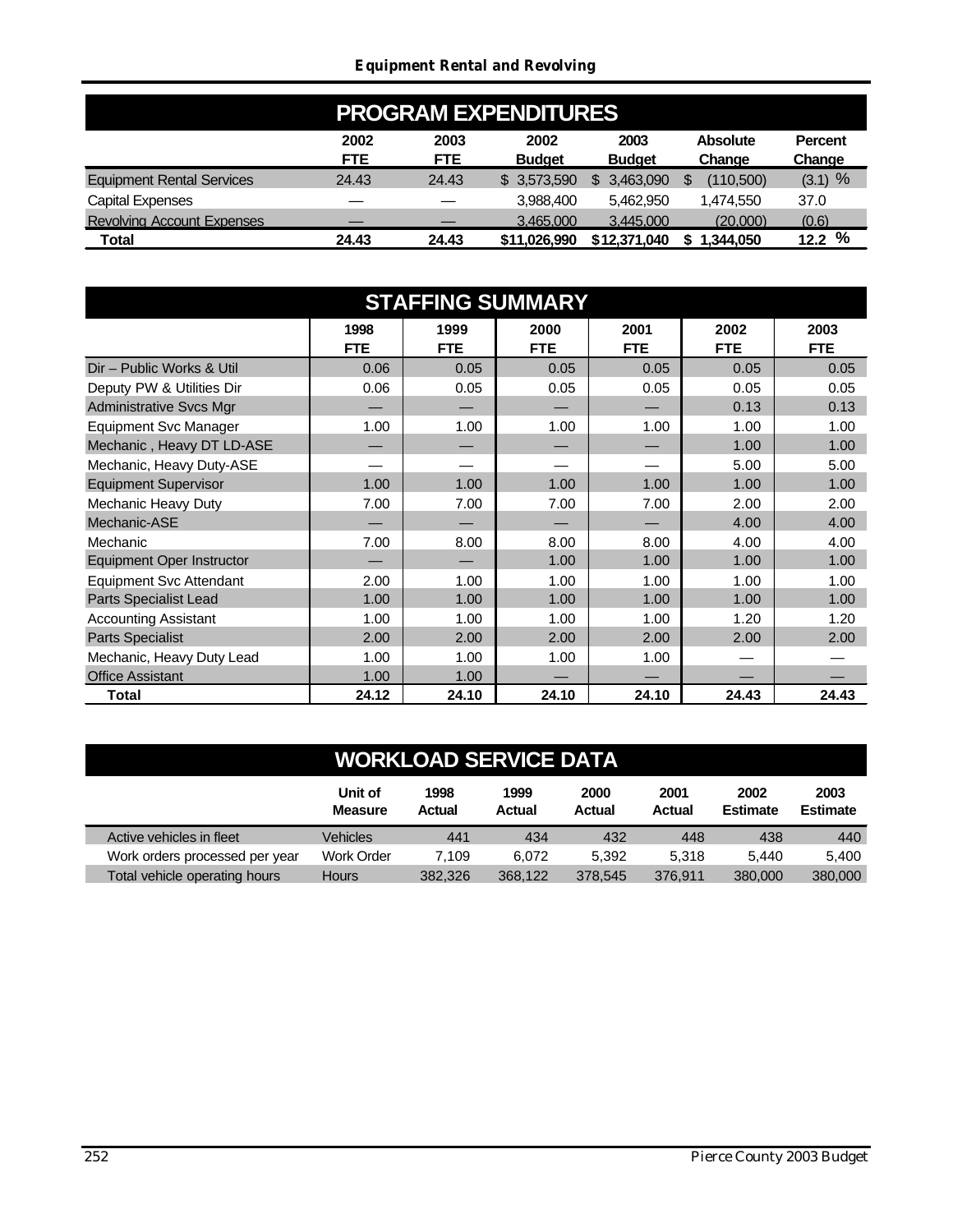## **EQUIPMENT PURCHASES**

| <b>Department</b>                                     | Qty            | <b>Equipment Description</b>             |                | 2003 Budget |
|-------------------------------------------------------|----------------|------------------------------------------|----------------|-------------|
| Replacement Equipment (funded by replacement reserve) |                |                                          |                |             |
| Road Fund                                             | $\overline{2}$ | <b>Oil Distributor Truck</b>             | $\mathfrak{S}$ | 300,000     |
|                                                       | $\overline{4}$ | 10 yard Dump Truck with Plow             |                | 620,000     |
|                                                       | 3              | 4x4 Backhoe/Loader                       |                | 321,750     |
|                                                       | 2              | <b>Brush Chipper</b>                     |                | 80,000      |
|                                                       | $\overline{2}$ | 3/4 ton 4x4 Extended Cab Pickup Truck    |                | 56,000      |
|                                                       | 2              | 1500 gallon Water Tanker Truck           |                | 170,000     |
|                                                       | 2              | Small 4x4 SUV                            |                | 50,000      |
|                                                       | 1              | 3/4 ton Cargo Van with Interior Cabs     |                | 28,000      |
|                                                       | $\mathbf{1}$   | 1/4 ton 4x4 Extended Cab Pickup w/Canopy |                | 23,000      |
|                                                       | 3              | 5 yard Dump Truck with Plow              |                | 343,200     |
|                                                       | $\overline{2}$ | Mower/Broom Combo                        |                | 300,000     |
|                                                       | 2              | 2-3 yard Dump Truck                      |                | 312,000     |
|                                                       | $\overline{1}$ | <b>Street Sweeper</b>                    |                | 170,000     |
| <b>Sewer Utilities</b>                                | 1              | Sewer Cleaner Combo Truck                |                | 265,000     |
|                                                       | $\overline{1}$ | <b>Sewer Pump Truck</b>                  |                | 150,000     |
|                                                       | 1              | 4x4 Small SUV                            |                | 25,000      |
|                                                       | $\mathbf{1}$   | 1 ton Cargo Van with Interior Cabs       |                | 25,000      |
| Traffic                                               | 3              | 3/4 ton 4x4 Pickup                       |                | 75,000      |
|                                                       | $\mathbf{1}$   | 40' Aerial Truck                         |                | 152,500     |
| <b>Parks &amp; Recreation Services</b>                | 1              | 20 ton Tilt Trailer                      |                | 24,000      |
|                                                       | $\overline{2}$ | Wide Area Rotary Mower                   |                | 80,000      |
|                                                       | $\overline{2}$ | 1/4 ton Extended Cab Pickup              |                | 32,000      |
|                                                       | $\mathbf{1}$   | All Terrain Vehicle with Dump            |                | 10,000      |
|                                                       | 1              | Utility Vehicle with Dumo                |                | 16,000      |
|                                                       | $\overline{2}$ | 1 ton Dump Pickup with Flatbed & Rack    |                | 54,000      |
| <b>Facilities Maintenance</b>                         | 1              | 3/4 Ton Pickup with Liftgate & Rack      |                | 27,000      |
|                                                       | 45             | <b>Subtotal</b>                          |                | 3,709,450   |
| New Equipment (funded by department listed)           |                |                                          |                |             |
| Road Fund                                             | 2              | 1 ton Flatbed Crewcab Pickup             |                | 38,000      |
|                                                       | 2              | 2-3 yard Dump Truck                      |                | 160,000     |
|                                                       | $\mathbf{1}$   | <b>Combo Sewer Cleaner Truck</b>         |                | 272,000     |
|                                                       | 2              | Tack with Spreader Bar Tank              |                | 20,000      |
|                                                       | $\mathbf{1}$   | <b>Street Sweeper</b>                    |                | 170,000     |
|                                                       | 1              | Self Propelled Asphalt Planer            |                | 315,500     |
|                                                       | $\overline{1}$ | <b>Button Apply Upgrade Truck</b>        |                | 18,000      |
|                                                       | 1              | Mini Cargo Van                           |                | 22,500      |
| <b>River Improvement</b>                              | $\mathbf{1}$   | <b>Tractor/Boom Mover</b>                |                | 200,000     |
| <b>Sewer Utilities</b>                                | 1              | 3/4 ton 4x4 Extended Cab Pickup Truck    |                | 29,500      |
|                                                       | 13             | <b>Subtotal</b>                          |                | 1,245,500   |
| Other                                                 |                |                                          |                |             |
|                                                       | $\mathbf{1}$   | Misc Equip Unscheduled Replacements      |                | 450,000     |
|                                                       | 1              | Drivability Diagnostic Hardware          |                | 20,000      |
|                                                       | 1              | Portable Hoist System                    |                | 38,000      |
|                                                       | 3              | <b>Subtotal</b>                          |                | 508,000     |
|                                                       | 61             | <b>Total</b>                             | \$             | 5,462,950   |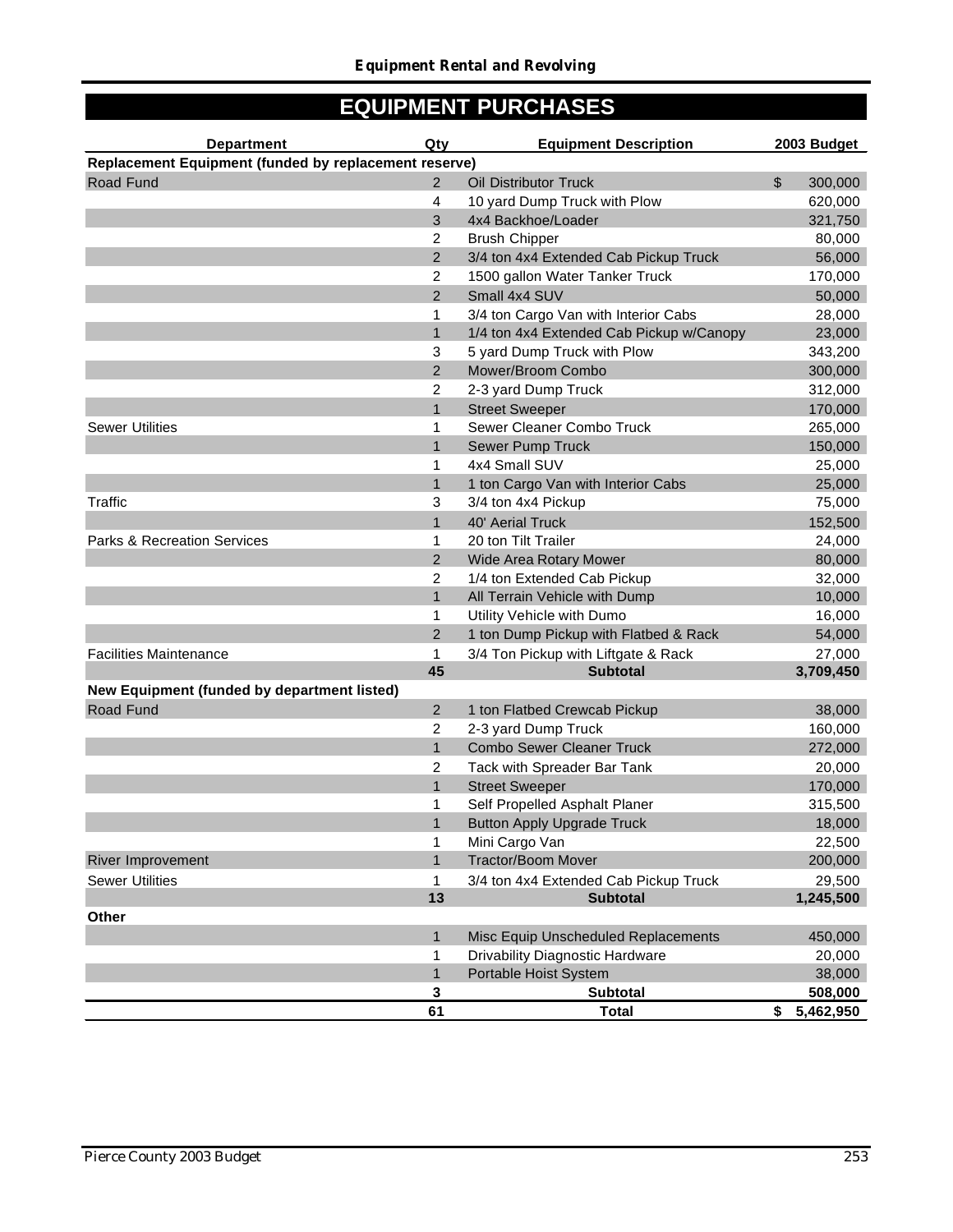

### **Work Orders per 100 Hours of Operation**



v From 1990 to 2002 the number of work orders per 100 hours of vehicle operation decreased 22%.



v From 1992 to 2002 the operating cost per hour of vehicle usage decreased 6% after adjusting for inflation.

v From 1992 to 2002 the number of active vehicles per mechanic increased 18%.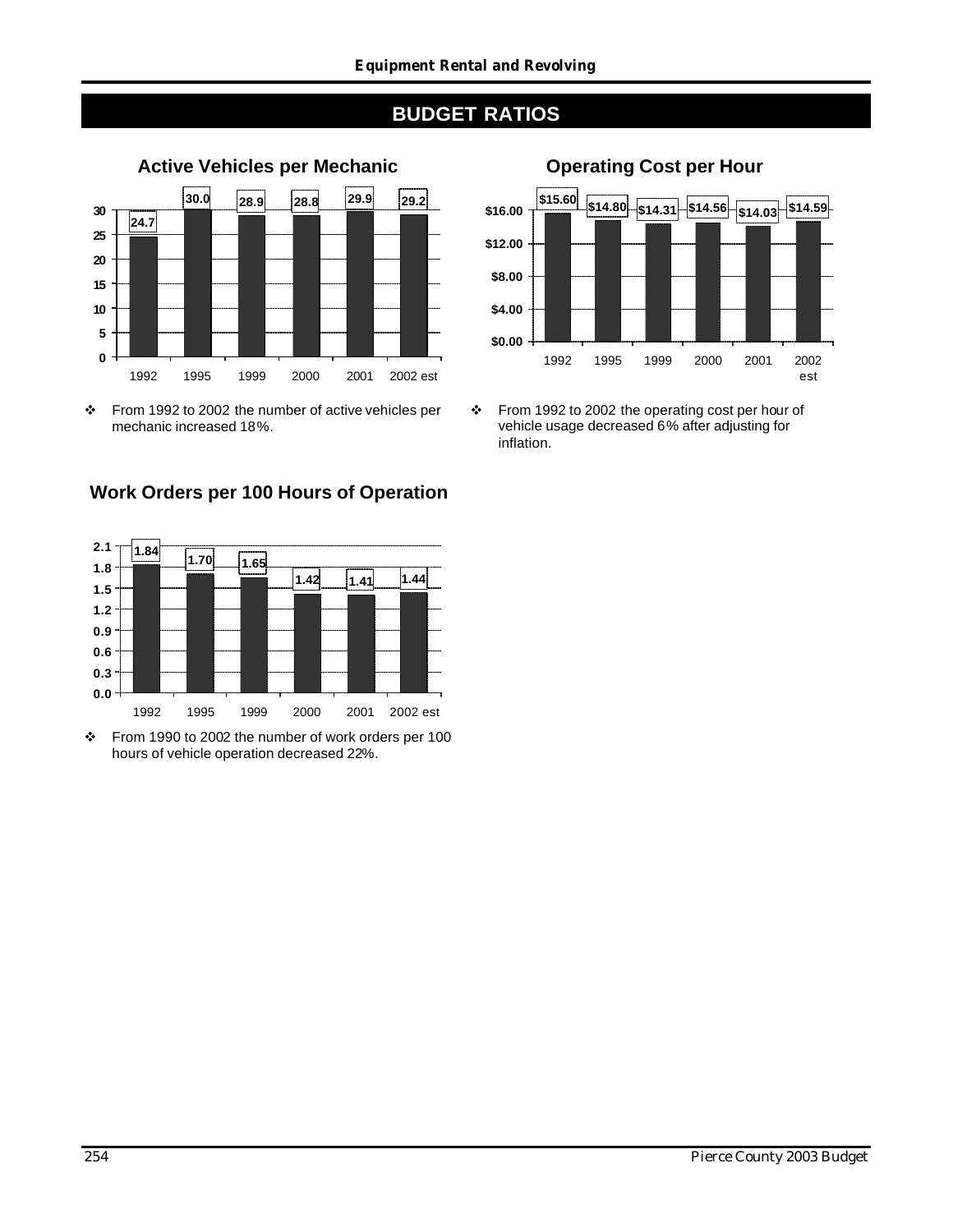## **Facilities Management**

*Internal Service Fund*

### **The mission of the Facilities Management department is twofold: 1) cost effective provision of safe, clean, and pleasant facilities for citizens and staff, 2) preservation of value of County real property assets.**

| <b>Departmental</b><br><b>Summary:</b> | The Facilities Management Department manages County-owned facilities and real<br>property, and is responsible for providing a safe, clean and well-maintained<br>atmosphere in which to conduct public business. County-owned facilities include the<br>County-City Building, Public Services Building, East, West and Peninsula Sheriff's<br>Precincts, LESA 911 Communications Building, Medical Examiner Building, New<br>Jail, Main Jail, Jail Annex, 950 Building, District Court No. One at 96th & Hosmer,<br>the Remann Hall Juvenile Detention facility, the Puget Sound Behavioral Health<br>facility, the Fleet Garage and Public Parking Garage. In addition to routine repairs,<br>the department manages a preventive maintenance program for major equipment and<br>building components; completes remodels on a limited basis; provides assistance and<br>consulting services to building tenants for electrical, plumbing, carpentry, HVAC,<br>remodeling and other tasks; and ensures buildings meet safety, fire and disability<br>code requirements. |
|----------------------------------------|-------------------------------------------------------------------------------------------------------------------------------------------------------------------------------------------------------------------------------------------------------------------------------------------------------------------------------------------------------------------------------------------------------------------------------------------------------------------------------------------------------------------------------------------------------------------------------------------------------------------------------------------------------------------------------------------------------------------------------------------------------------------------------------------------------------------------------------------------------------------------------------------------------------------------------------------------------------------------------------------------------------------------------------------------------------------------|
|                                        | The department also oversees planning and construction or renovation of County<br>facilities; negotiates and oversees agreements for the majority of facilities leased by<br>Pierce County; oversees site-related property acquisition; and manages contracts for                                                                                                                                                                                                                                                                                                                                                                                                                                                                                                                                                                                                                                                                                                                                                                                                       |

Construction management activities include planning and oversight of construction projects, and management of related contracts with architects, engineers, and construction companies. Construction management activities are charged directly to construction projects and therefore are not reflected in this fund.

timber management, parking lot management, food services, and security services.

#### **Budget Highlights:** The 2003 Facilities Management Fund budget is 8.9% above the 2002 budget. The main reason for this large increase is the fact that this budget reflects a full year's impact of the New Jail operation.

#### **Performance Measure**

- 1) Complete the jail construction project by finishing the old jail facility remodel by June 30, 2003. (Goal K)
- 2) Reduce inventory of deferred maintenance on County buildings by completing the prioritized list of capital repair projects included in the 2003 Budget. (Goal K)
- 3) Implement phase three of the County-City Building parking transition plan, which will provide additional spaces for employees (100), ADA (12), and public parking (40). This is based upon removal of the temporary jail facility. (Goal K)
- 4) Complete the third phase of the County-City Building repainting and grounds improvements projects by year end. (Goal K)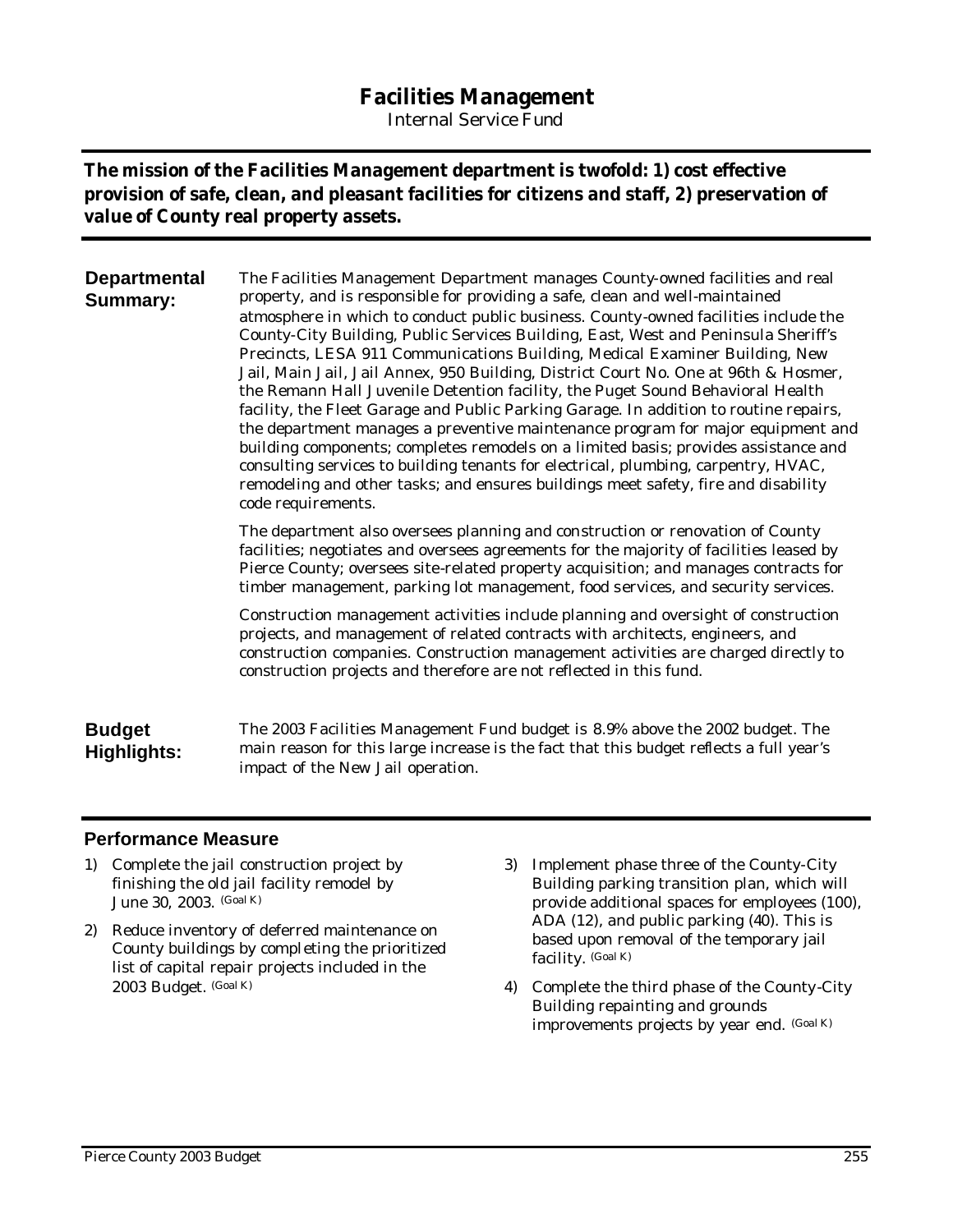#### *Facilities Management*

| <b>FUNDING SOURCES</b>         |                       |                          |                       |                       |                           |                          |
|--------------------------------|-----------------------|--------------------------|-----------------------|-----------------------|---------------------------|--------------------------|
|                                | 2000<br><b>Actual</b> | 2001<br><b>Actual</b>    | 2002<br><b>Budget</b> | 2003<br><b>Budget</b> | <b>Absolute</b><br>Change | <b>Percent</b><br>Change |
| Est Use Of Begin Fund Balance  | \$<br>— \$            | $\overline{\phantom{0}}$ | 84,760<br>- \$        | 243.430               | 158,670<br>S.             | 187.2 %                  |
| Intergovernmental Revenue      | 28                    | 2.464                    |                       |                       |                           |                          |
| <b>Charges For Services</b>    |                       | 2,032                    |                       |                       |                           |                          |
| Miscellaneous Revenue          | 6,816,413             | 8,125,245                | 8,752,650             | 9,377,640             | 624.990                   | 7.1                      |
| <b>Other Financing Sources</b> | 2.523                 | 75,307                   |                       |                       |                           |                          |
| <b>Total</b>                   | 6,818,964<br>S.       | 8,205,048                | \$8,837,410           | 9.621.070             | 783.660                   | %<br>8.9                 |

|                                       |            |            | <b>PROGRAM EXPENDITURES</b> |                 |                   |                |
|---------------------------------------|------------|------------|-----------------------------|-----------------|-------------------|----------------|
|                                       | 2002       | 2003       | 2002                        | 2003            | <b>Absolute</b>   | <b>Percent</b> |
|                                       | <b>FTE</b> | <b>FTE</b> | <b>Budget</b>               | <b>Budget</b>   | Change            | Change         |
| <b>County City Building</b>           | 13.10      | 13.10      | \$3,140,440                 | 3,038,860<br>\$ | \$.<br>(101, 580) | $(3.2)$ %      |
| Medical Examiner Bldg Maint           | 0.54       | 0.54       | 136,660                     | 152,640         | 15,980            | 11.7           |
| <b>Hess Building Maint</b>            |            |            | 5,800                       | 11,090          | 5,290             | 91.2           |
| <b>LESA Building Maint</b>            | 0.40       | 0.40       | 146,250                     | 74,510          | (71, 740)         | (49.1)         |
| <b>Health Building Maint</b>          |            |            | 22,400                      | 25,050          | 2.650             | 11.8           |
| County Annex Building Maint           | 3.84       | 3.84       | 657,260                     | 751,050         | 93,790            | 14.3           |
| <b>Other Precincts Building Maint</b> | 0.58       | 0.58       | 202,350                     | 242,590         | 40,240            | 19.9           |
| West Precinct Building Maint          | 0.31       | 0.31       | 123,730                     | 140,230         | 16,500            | 13.3           |
| <b>Adult Correction Fac Maint</b>     | 9.07       | 9.07       | 1,706,120                   | 2,495,080       | 788,960           | 46.2           |
| District Court 96th & Hosmer          | 0.55       | 0.55       | 95,670                      | 122,270         | 26,600            | 27.8           |
| <b>Remann Hall</b>                    | 6.85       | 6.85       | 1,172,990                   | 1,105,470       | (67, 520)         | (5.8)          |
| County Garage - Fleet                 | 0.45       | 0.45       | 30,070                      | 31,700          | 1,630             | 5.4            |
| <b>PS Behavioral Health Maint</b>     | 8.76       | 8.76       | 1,253,610                   | 1,281,510       | 27,900            | 2.2            |
| 950 Building                          | 0.17       | 0.17       | 144,060                     | 149,020         | 4,960             | 3.4            |
| Total                                 | 44.62      | 44.62      | \$8,837,410                 | 9,621,070<br>S. | 783,660           | %<br>8.9       |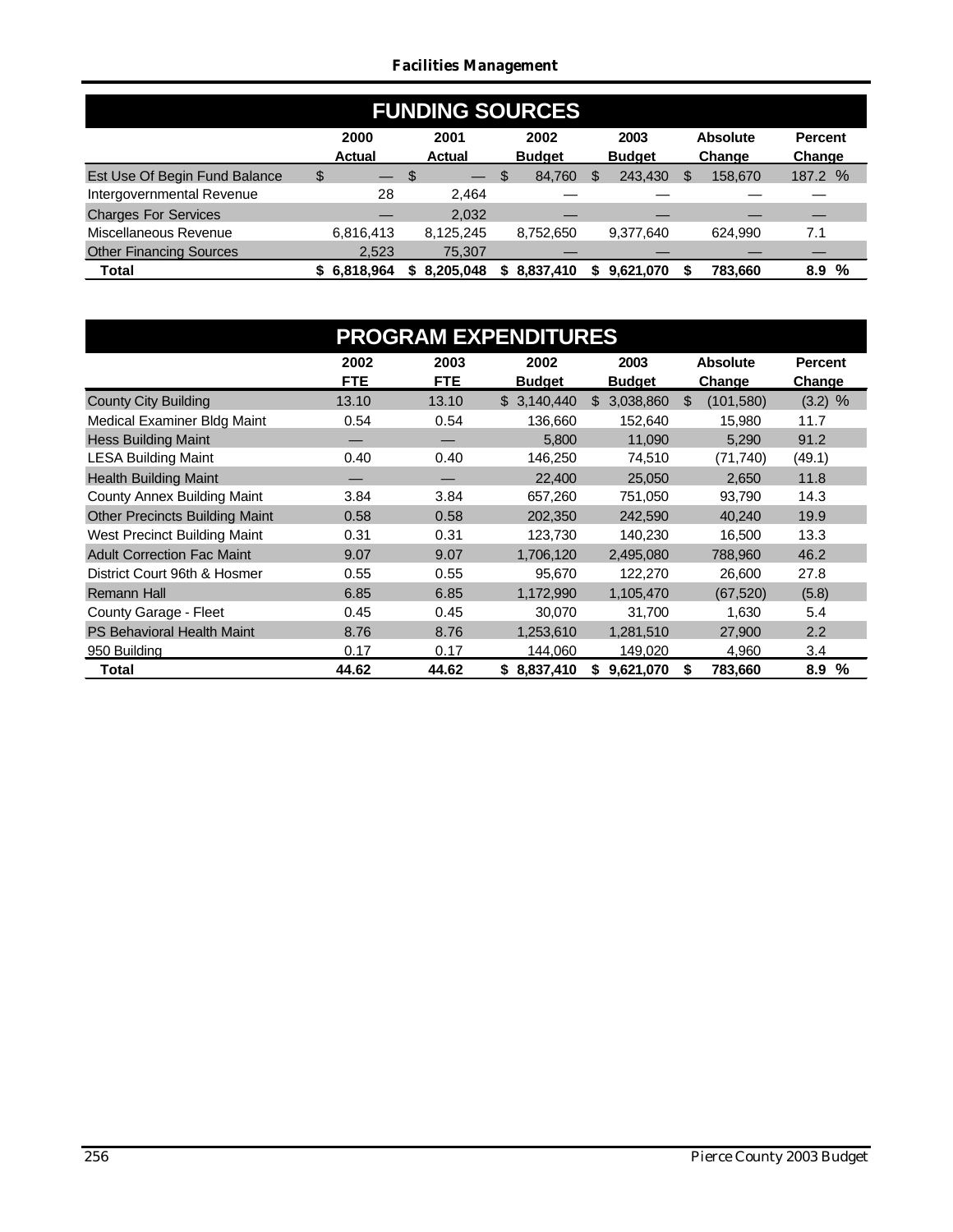|  | <b>Facilities Management</b> |
|--|------------------------------|
|--|------------------------------|

| <b>STAFFING SUMMARY</b>           |                    |                    |                    |                    |                    |                    |  |  |  |  |  |  |
|-----------------------------------|--------------------|--------------------|--------------------|--------------------|--------------------|--------------------|--|--|--|--|--|--|
|                                   | 1998<br><b>FTE</b> | 1999<br><b>FTE</b> | 2000<br><b>FTE</b> | 2001<br><b>FTE</b> | 2002<br><b>FTE</b> | 2003<br><b>FTE</b> |  |  |  |  |  |  |
| Dir - Facilities Mgt              | 0.55               | 0.55               | 0.38               | 0.33               | 0.33               | 0.33               |  |  |  |  |  |  |
| <b>Construction Project Mgr</b>   | 0.30               | 0.30               | 0.25               | 0.10               | 0.10               | 0.10               |  |  |  |  |  |  |
| Admin Program Mgr                 | 0.48               | 0.48               | 0.48               | 0.40               | 0.40               | 0.40               |  |  |  |  |  |  |
| <b>Building Maint Supt</b>        | 1.00               | 1.00               | 2.00               | 2.00               | 2.00               | 2.00               |  |  |  |  |  |  |
| <b>Facilities Maint Mechanic</b>  | 10.00              | 10.00              | 10.00              | 11.00              | 12.00              | 12.00              |  |  |  |  |  |  |
| <b>Facilities Maint Supv</b>      | 2.00               | 2.00               | 2.00               | 3.00               | 4.00               | 4.00               |  |  |  |  |  |  |
| <b>Construction Proj Coord</b>    | 0.75               | 0.65               | 0.40               | 0.99               | 0.99               | 0.99               |  |  |  |  |  |  |
| <b>Facilities Engineer</b>        |                    |                    |                    | 5.60               | 5.60               | 5.60               |  |  |  |  |  |  |
| <b>Custodian Supervisor</b>       | 1.00               | 1.00               | 1.00               | 1.00               | 1.00               | 1.00               |  |  |  |  |  |  |
| Real Property Mgt Spec            | 0.37               | 0.37               | 0.37               | 0.37               | 0.37               | 0.37               |  |  |  |  |  |  |
| Administrative Aide               | 1.00               | 1.00               | 2.00               | 1.00               | 1.00               | 1.00               |  |  |  |  |  |  |
| <b>Accounting Assistant</b>       | 0.58               | 0.58               | 0.58               | 0.33               | 0.33               | 0.33               |  |  |  |  |  |  |
| <b>Facilities Maint Tech</b>      | 6.00               | 6.00               | 11.00              | 6.00               | 6.00               | 6.00               |  |  |  |  |  |  |
| Custodian                         | 8.00               | 8.00               | 8.00               | 8.00               | 8.00               | 8.00               |  |  |  |  |  |  |
| <b>Office Assistant</b>           | 1.97               | 2.44               | 2.25               | 2.70               | 2.50               | 2.50               |  |  |  |  |  |  |
| Contracts/Projects Coord          | 0.45               | 0.40               | 0.15               |                    |                    |                    |  |  |  |  |  |  |
| <b>Facilities Maint Tech Lead</b> |                    |                    | 1.00               |                    |                    |                    |  |  |  |  |  |  |
| Maintenance Worker                | 2.00               | 2.00               |                    |                    |                    |                    |  |  |  |  |  |  |
| Total                             | 36.45              | 36.77              | 41.86              | 42.82              | 44.62              | 44.62              |  |  |  |  |  |  |

|                                   | Unit of<br><b>Measure</b> | 1998<br><b>Actual</b> | 1999<br><b>Actual</b> | 2000<br><b>Actual</b> | 2001<br>Actual | 2002<br><b>Estimate</b> | 2003<br><b>Estimate</b> |
|-----------------------------------|---------------------------|-----------------------|-----------------------|-----------------------|----------------|-------------------------|-------------------------|
| <b>Public Service Building</b>    | Service call              | 1,097                 | 1,273                 | 1,342                 | 1,238          | 1,228                   | 1,228                   |
| <b>LESA</b>                       | Service call              | 119                   | 179                   | 185                   | 133            | 134                     | 134                     |
| <b>Health Building</b>            | Service call              | 1,105                 | 618                   |                       |                |                         |                         |
| <b>Medical Examiner</b>           | Service call              | 231                   | 203                   | 190                   | 185            | 186                     | 186                     |
| County - City Building            | Service call              | 4,502                 | 4,263                 | 5,249                 | 5,258          | 5,342                   | 5,342                   |
| <b>Correction Facility</b>        | Service call              | 2,839                 | 2,750                 | 3,792                 | 3,571          | 3,584                   | 3,584                   |
| <b>Correction - Annex</b>         | Service call              | 2,042                 | 974                   | 1,063                 | 1,243          | 1,104                   | 1,104                   |
| Remann Hall                       | Service call              | 1,814                 | 1,715                 | 2,053                 | 2,049          | 2,162                   | 2,162                   |
| Sheriff's East Prec. (incl range) | Service call              | 204                   | 216                   | 234                   | 253            | 254                     | 254                     |
| <b>Sheriff's West Precinct</b>    | Service call              | 128                   | 111                   | 128                   | 204            | 160                     | 160                     |
| District Court #1                 | Service call              | 116                   | 72                    | 131                   | 144            | 212                     | 212                     |
| Parking Garage                    | Service call              |                       |                       | 8                     | 38             | 42                      | 42                      |
| 950 Building                      | Service call              |                       | 4                     | 183                   | 265            | 312                     | 312                     |
| 955 Building                      | Service call              |                       |                       | 11                    |                |                         |                         |
| Puget Sound Beh. Health Bldg.     | Service call              |                       |                       | 2,200                 | 1,302          | 6,734                   | 6,734                   |
| <b>Fleet Garage</b>               | Service call              |                       |                       | 57                    | 54             | 50                      | 50                      |
| <b>Total service calls</b>        |                           | 14,197                | 12,378                | 16,826                | 15,937         | 21,504                  | 21,504                  |
| Space maintained <sup>1</sup>     | Square feet               | 913,855               | 890,114               | 1,094,798             | 1,266,124      | 1,266,124               | 1,450,898               |
| Construction projects managed     | Value                     | 4,341,275             | 8,491,118             | 10,991,179            | 25,643,534     | 18,668,920              | 8,000,000               |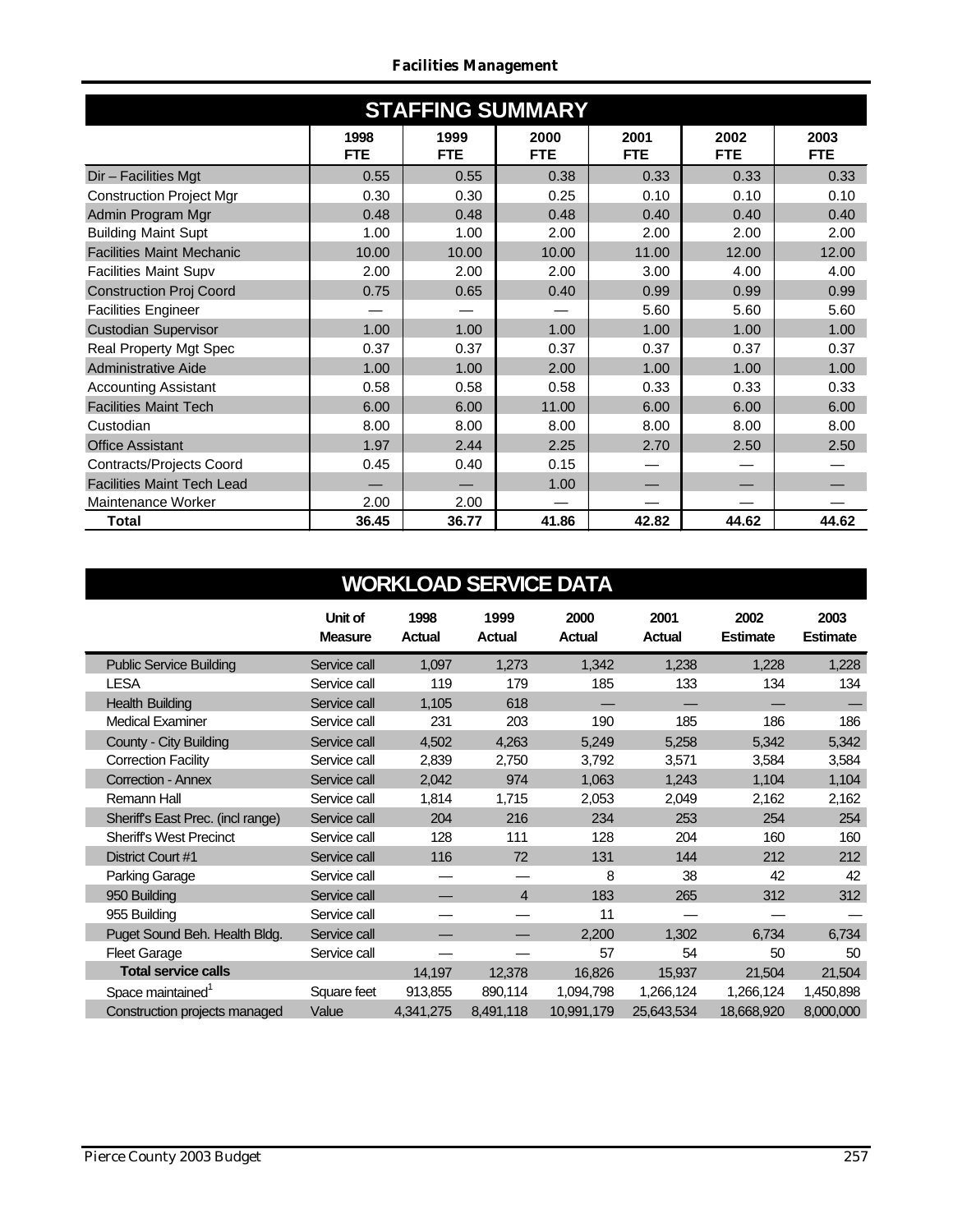



 $\div$  From 1995 to 2002 the number of square feet maintained per Facilities Management staff, not including the CCB parking garage, decreased 16%.



**Maintenance Cost per Square Foot**

 $\div$  From 1995 to 2002 the maintenance cost per square foot for buildings maintained by Facilities Management, excluding the CCB garage, increased 4% after adjusting for inflation.

## **Square Feet Maintained per Staff Service Calls per Staff**



v From 1995 to 2002 the number of service calls per custodial/maintenance staff in Facilities Management increased 16%.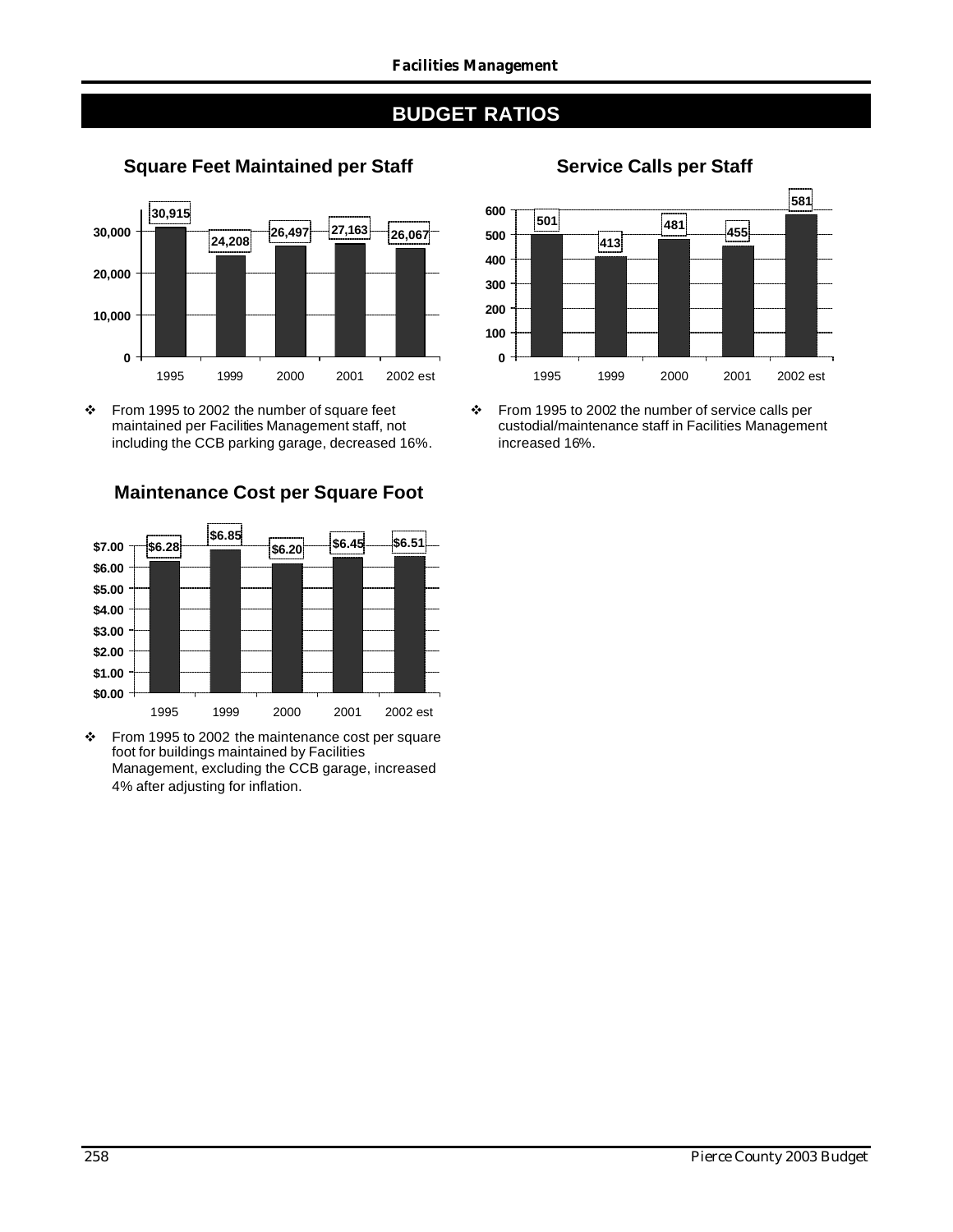## **Fleet Rental**

*Internal Service Fund*

### **Provide safe, cost effective and accessible vehicular transportation for Pierce County employees in the performance of their job.**

| <b>Departmental</b><br><b>Summary:</b> | The Fleet Rental Fund finances the operation, repair, and replacement of all County<br>automobiles. Revenues are generated through user fees paid by departments utilizing<br>fleet services. Fleet Rental also leases a small number of vehicles to the<br>Tacoma/ Pierce County Health Department.                                                        |
|----------------------------------------|-------------------------------------------------------------------------------------------------------------------------------------------------------------------------------------------------------------------------------------------------------------------------------------------------------------------------------------------------------------|
|                                        | Fleet rental staff oversees the acquisition and preparation of all new fleet vehicles as<br>well as disposes of surplus vehicles through public auction.                                                                                                                                                                                                    |
|                                        | Most maintenance services and repairs for county-owned automobiles are completed<br>at the garage located at 2406 Pacific Avenue in Tacoma. To maximize efficiency,<br>certain routine maintenance procedures for vehicles assigned to outlying locations<br>(such as Sheriff precincts) are provided by outside vendors under contract with the<br>County. |
| <b>Budget</b><br>Highlights:           | The 2003 Fleet Rental Fund budget is 11.7% above the 2002 budget Highlights<br>include:                                                                                                                                                                                                                                                                     |
|                                        | Capital improvements at the Fleet Garage (+\$125,000); and<br>a)                                                                                                                                                                                                                                                                                            |

b) An increase in the number of vehicle purchases due to the addition of new staff in Sheriff and Planning and Land Services (+\$250,800).

### **Performance Measures**

1) Maintain an average vehicle operating cost (excluding depreciation) at or below \$.19 per mile for Fleet Rental Fund vehicles. (Goal H)

| <b>FUNDING SOURCES</b>                                                                                                                                    |           |           |                                 |                |               |               |  |  |  |  |  |
|-----------------------------------------------------------------------------------------------------------------------------------------------------------|-----------|-----------|---------------------------------|----------------|---------------|---------------|--|--|--|--|--|
| 2000<br>2001<br>2003<br><b>Absolute</b><br>2002<br><b>Percent</b><br><b>Budget</b><br><b>Budget</b><br>Change<br><b>Actual</b><br><b>Actual</b><br>Change |           |           |                                 |                |               |               |  |  |  |  |  |
| Est Use Of Begin Fund Balance                                                                                                                             | \$        | æ7        | -\$<br>$\overline{\phantom{0}}$ | \$.<br>125,000 | 125,000<br>S. | %<br>$\infty$ |  |  |  |  |  |
| <b>Charges For Services</b>                                                                                                                               | 7.998     | 20.363    | 5.500                           | 14.830         | 9.330         | 169.6         |  |  |  |  |  |
| Miscellaneous Revenue                                                                                                                                     | 2,875,780 | 3.077.057 | 3.142.130                       | 3,298,350      | 156.220       | 5.0           |  |  |  |  |  |
| <b>Other Financing Sources</b>                                                                                                                            | 541,901   | 633,852   | 288,230                         | 400,800        | 112,570       | 39.1          |  |  |  |  |  |
| Total                                                                                                                                                     | 3,425,679 | 3.731.272 | 3.435.860                       | 3,838,980      | 403,120       | %<br>11.7     |  |  |  |  |  |

|                                   | <b>PROGRAM EXPENDITURES</b> |                    |                       |                       |                           |                          |  |  |  |
|-----------------------------------|-----------------------------|--------------------|-----------------------|-----------------------|---------------------------|--------------------------|--|--|--|
|                                   | 2002<br><b>FTE</b>          | 2003<br><b>FTE</b> | 2002<br><b>Budget</b> | 2003<br><b>Budget</b> | <b>Absolute</b><br>Change | <b>Percent</b><br>Change |  |  |  |
| <b>Operations and Maintenance</b> | 3.15                        | 3.15               | 1.512.500             | 1.531.680             | 19.180                    | $\%$<br>1.3              |  |  |  |
| <b>Capital Expenses</b>           |                             |                    | 1.923.360             | 2,307,300             | 383.940                   | 20.0                     |  |  |  |
| <b>Total</b>                      | 3.15                        | 3.15               | \$3,435,860           | 3.838.980             | 403.120                   | %<br>11.7                |  |  |  |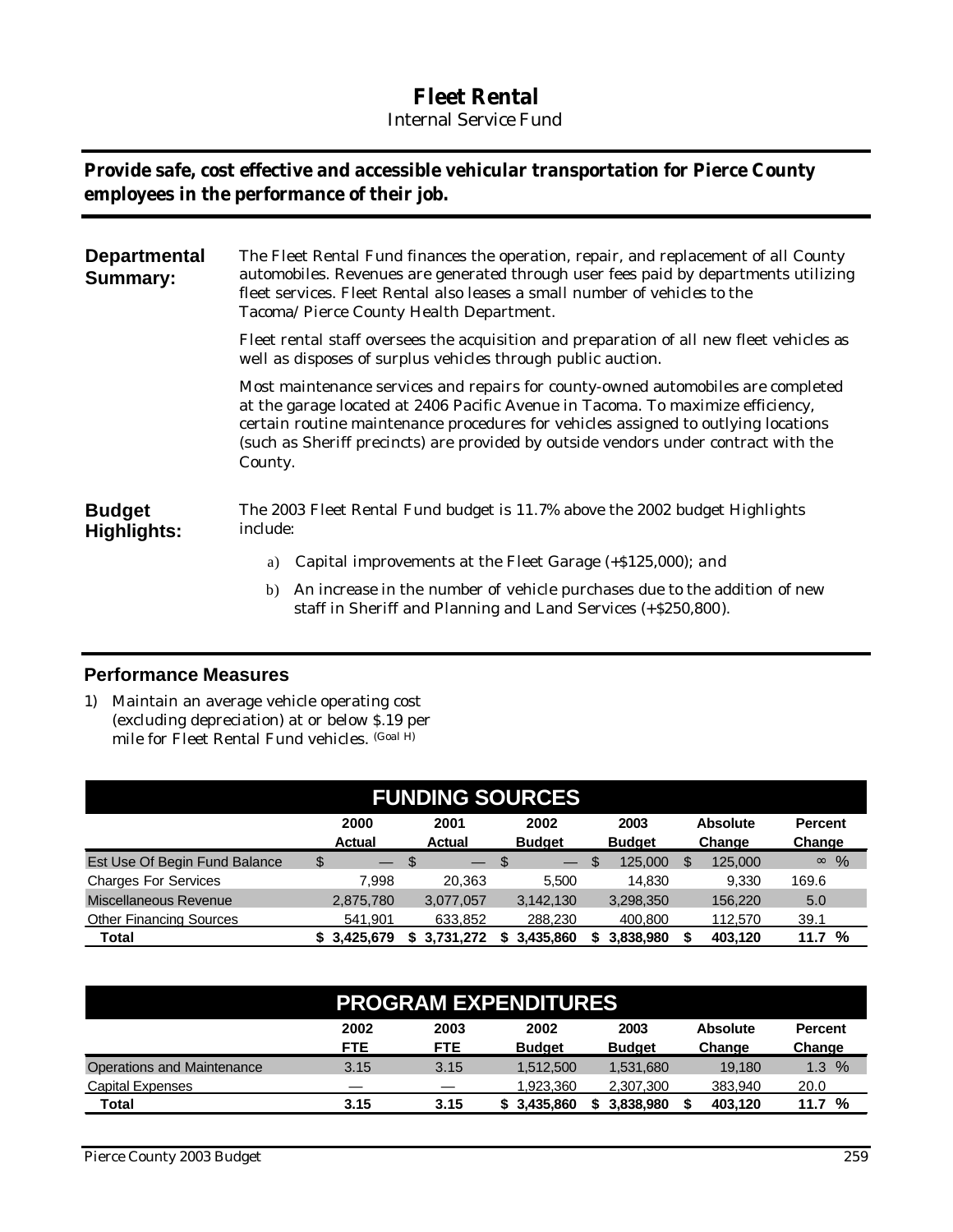#### *Fleet Rental*

| <b>STAFFING SUMMARY</b>                                                                                                          |      |      |      |      |      |      |  |  |  |  |  |
|----------------------------------------------------------------------------------------------------------------------------------|------|------|------|------|------|------|--|--|--|--|--|
| 1998<br>1999<br>2003<br>2000<br>2002<br>2001<br><b>FTE</b><br><b>FTE</b><br><b>FTE</b><br><b>FTE</b><br><b>FTE</b><br><b>FTE</b> |      |      |      |      |      |      |  |  |  |  |  |
| Asst to Director of B&F                                                                                                          | 0.15 | 0.15 | 0.15 | 0.15 | 0.15 | 0.15 |  |  |  |  |  |
| Mechanic, Lead                                                                                                                   | 1.00 | 1.00 | 1.00 | 1.00 | 1.00 | 1.00 |  |  |  |  |  |
| Mechanic                                                                                                                         | 1.00 | 1.00 | 1.00 | 1.00 | 1.00 | 1.00 |  |  |  |  |  |
| <b>Accounting Assistant</b>                                                                                                      | 1.00 | 1.00 | 1.00 | 1.00 | 1.00 | 1.00 |  |  |  |  |  |
| Total                                                                                                                            | 3.15 | 3.15 | 3.15 | 3.15 | 3.15 | 3.15 |  |  |  |  |  |

## **WORKLOAD SERVICE DATA**

|                                 | Unit of<br><b>Measure</b> | 1998<br>Actual | 1999<br><b>Actual</b> | 2000<br><b>Actual</b> | 2001<br>Actual | 2002<br><b>Estimate</b> | 2003<br><b>Estimate</b> |
|---------------------------------|---------------------------|----------------|-----------------------|-----------------------|----------------|-------------------------|-------------------------|
| Avg billable hours per mechanic | Hours/Day                 | 6.5            | 5.7                   | 6.1                   | 6.8            | 6.5                     | 6.5                     |
| Repairs/work orders received    | <b>Number</b>             | 4.909          | 4.924                 | 4,588                 | 5.395          | 5.575                   | 5,575                   |
| Sheriff vehicles in fleet       | Vehicles                  | 339            | 366                   | 365                   | 386            | 385                     | 390                     |
| Other vehicles in fleet         | Vehicles                  | 247            | 216                   | 214                   | 218            | 219                     | 220                     |
| Total vehicle miles driven      | <b>Miles</b>              | 6.650.274      | 6.633.758             | 6.732,949             | 7.224.182      | 7.250.000               | 7.250.000               |

## **EQUIPMENT PURCHASES & CAPITAL IMPROVEMENTS**

| <b>Department</b>                                     | Qty            | <b>Equipment Description</b>            | 2003 Budget |           |
|-------------------------------------------------------|----------------|-----------------------------------------|-------------|-----------|
| Replacement Equipment (funded by replacement reserve) |                |                                         |             |           |
| Assessor-Treasurer                                    | $\overline{7}$ | Mid-size Sedan                          | \$          | 122,500   |
| <b>Assigned Council</b>                               | $\mathbf 1$    | Mid-size Sedan                          |             | 17,500    |
| Corrections                                           | $\overline{2}$ | Mid-size Sedan                          |             | 35,000    |
| <b>County Executive</b>                               | 1              | <b>Full-size Sedan</b>                  |             | 25,000    |
| <b>District Court Probation</b>                       | 1              | 12 Passenger Van                        |             | 26,000    |
| Fire Prevention Bureau - DEM                          | $\overline{2}$ | <b>Full-size Sedan</b>                  |             | 55,000    |
| Juvenile Court                                        | 3              | Mid-size Sedan                          |             | 52,500    |
| Planning and Land Services                            | $\overline{4}$ | Mid-size Sedan                          |             | 70,000    |
| <b>Sewer Utilities</b>                                | 1              | Mid-size Sport Utility Vehicle          |             | 25,000    |
| <b>Sheriff</b>                                        | 13             | Mid-size Sedan                          |             | 227,500   |
|                                                       | 27             | <b>Full-size Pursuit</b>                |             | 675,000   |
|                                                       | $\mathbf{1}$   | <b>Full-size Van</b>                    |             | 26,000    |
|                                                       | 1              | Mini-van (cargo)                        |             | 22,000    |
|                                                       | 6              | <b>Full-size Sport Utility Vehicle</b>  |             | 210,000   |
| Surface Water Management                              | 1              | Mid-size Sedan                          |             | 17,500    |
|                                                       | 71             | <b>Subtotal</b>                         |             | 1,606,500 |
| New Vehicles (funded by the department listed)        |                |                                         |             |           |
| <b>Sheriff</b>                                        | $\mathbf{1}$   | Mid-size Sedan                          |             | 18,000    |
|                                                       | 8              | <b>Full-size Pursuit</b>                |             | 192,800   |
| Planning and Land Services                            | 2              | Mid-size Sedan                          |             | 40,000    |
|                                                       | 11             | <b>Subtotal</b>                         |             | 250,800   |
| <b>Other</b>                                          |                |                                         |             |           |
|                                                       |                | Unplanned Replacements/Wrecked Vehicles |             | 250,000   |
|                                                       |                | <b>Re-roof Fleet Garage</b>             |             | 100,000   |
|                                                       |                | Re-pave Fleet Garage Parking Lot        |             | 25,000    |
|                                                       |                | <b>Subtotal</b>                         |             | 375,000   |
|                                                       | 82             | <b>Total</b>                            | \$          | 2,232,300 |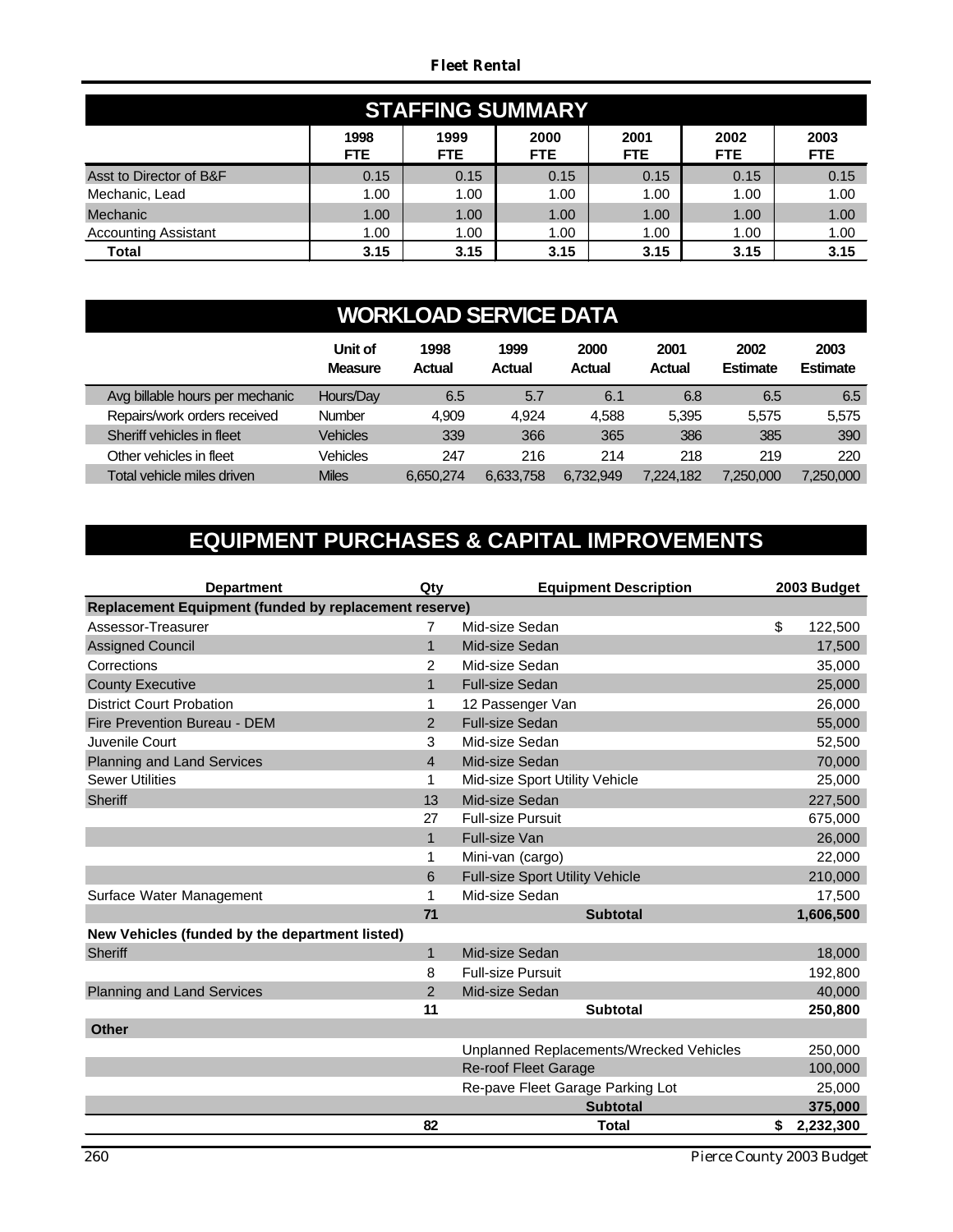

v From 1992 to 2002 the number of vehicles maintained by each mechanic increased 15%.



\* From 1992 to 2002 the number of County employees per vehicle increased 25%.

## **Vehicles per Mechanic Cost per Mile**



v From 1992 to 2002 the inflation adjusted operating cost per mile, including depreciation, increased 2%.

**County Employees per Vehicle In-house Jobs per 1,000 Miles 0.73 0.74 0.68 0.75 0.76**



\* From 1992 to 2002 the number of in-house repairs and maintenance per 1,000 miles driven increased 4%.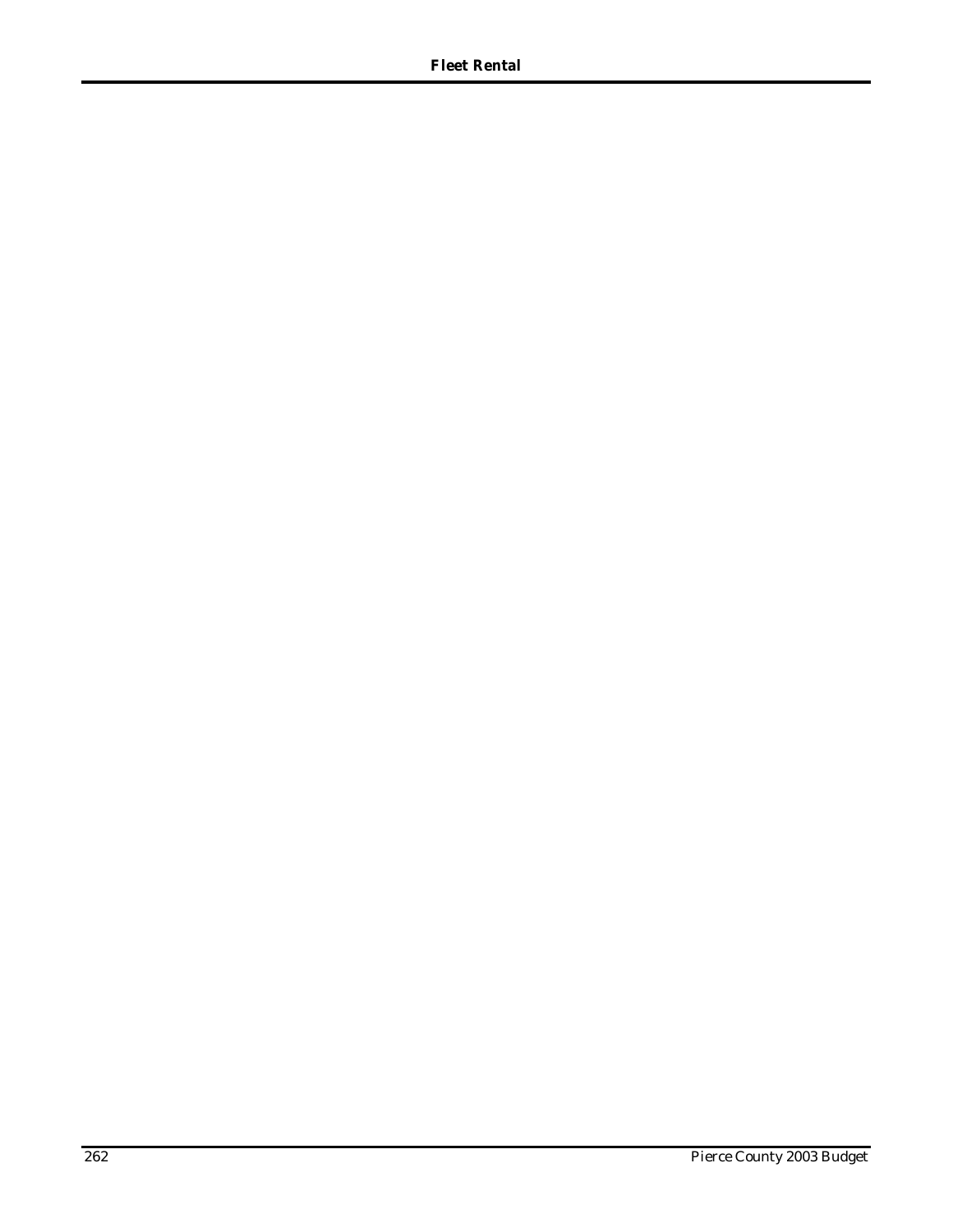## **General Services**

*Internal Service Fund*

## **The mission of General Services is to provide cost effective printing, mailroom, courier, and records retention services for County departments and for other governmental entities.**

| <b>Departmental</b><br><b>Summary:</b> | General Services provides mail and routing services and coordinates printing and<br>records retention services for all County departments and for numerous other<br>governmental entities.                                                                                                                                                        |
|----------------------------------------|---------------------------------------------------------------------------------------------------------------------------------------------------------------------------------------------------------------------------------------------------------------------------------------------------------------------------------------------------|
|                                        | The Mail Processing division handles all mail for the County, including presort,<br>business reply, bulk mail, overnight, UPS and fax services.                                                                                                                                                                                                   |
|                                        | The Printing Division maintains a central or der desk to oversee printing orders for all<br>departments and to manage contracts with outside vendors for high speed quick copy<br>and offset printing services. Contractors provide graphic design, photo typesetting,<br>desktop publishing, camera, printing, quick copy, and bindery services. |
|                                        | The Records Management program was established to insure that Pierce County's<br>records are maintained, accessed, stored and destroyed in accordance with State law.<br>A large center houses inactive records.                                                                                                                                  |
|                                        | The Routing and Delivery system provides daily delivery services of interoffice<br>routing, outgoing mail, supplies, printing and records to all County departments.                                                                                                                                                                              |
| <b>Budget</b><br><b>Highlights:</b>    | The 2003 budget for the General Services Fund is 5.0% above the current year. This<br>budget provides for normal inflationary increases, projects service levels to be the<br>same as in fiscal 2002, and reflects a full year's impact of the recent hike in postal<br>rates.                                                                    |

| <b>FUNDING SOURCES</b>      |                       |                 |                       |                       |                           |                          |  |  |  |  |
|-----------------------------|-----------------------|-----------------|-----------------------|-----------------------|---------------------------|--------------------------|--|--|--|--|
|                             | 2000<br><b>Actual</b> | 2001<br>Actual  | 2002<br><b>Budget</b> | 2003<br><b>Budget</b> | <b>Absolute</b><br>Change | <b>Percent</b><br>Change |  |  |  |  |
| <b>Charges For Services</b> | \$2.364.473           | 2.458.861       | 2.598.990             | 2.729.610             | 130,620                   | $\frac{0}{0}$<br>5.0     |  |  |  |  |
| Total                       | \$2.364.473           | 2.458.861<br>S. | 2.598.990             | 2.729.610             | 130.620                   | %<br>5.0                 |  |  |  |  |

| <b>PROGRAM EXPENDITURES</b>            |                                                                                                                                                     |      |           |           |         |                           |  |  |  |  |
|----------------------------------------|-----------------------------------------------------------------------------------------------------------------------------------------------------|------|-----------|-----------|---------|---------------------------|--|--|--|--|
|                                        | 2002<br>2003<br>2003<br><b>Absolute</b><br>2002<br><b>Percent</b><br><b>FTE</b><br><b>FTE</b><br><b>Budget</b><br><b>Budget</b><br>Change<br>Change |      |           |           |         |                           |  |  |  |  |
| Records Management                     | 2.35                                                                                                                                                | 2.35 | 301.200   | 331.340   | 30.140  | $\%$<br>10.0 <sub>1</sub> |  |  |  |  |
| <b>Printing/Copy Services</b>          | 1.15                                                                                                                                                | 1.15 | 1.129.060 | 1,141,680 | 12.620  | 1.1                       |  |  |  |  |
| <b>Routing &amp; Delivery Services</b> | 3.35                                                                                                                                                | 3.35 | 209,410   | 209,560   | 150     | 0.1                       |  |  |  |  |
| <b>Mail Processing Services</b>        | 1.35                                                                                                                                                | 1.35 | 959.320   | 1,047,030 | 87,710  | 9.1                       |  |  |  |  |
| Total                                  | 8.20                                                                                                                                                | 8.20 | 2.598.990 | 2.729.610 | 130,620 | %<br>5.0                  |  |  |  |  |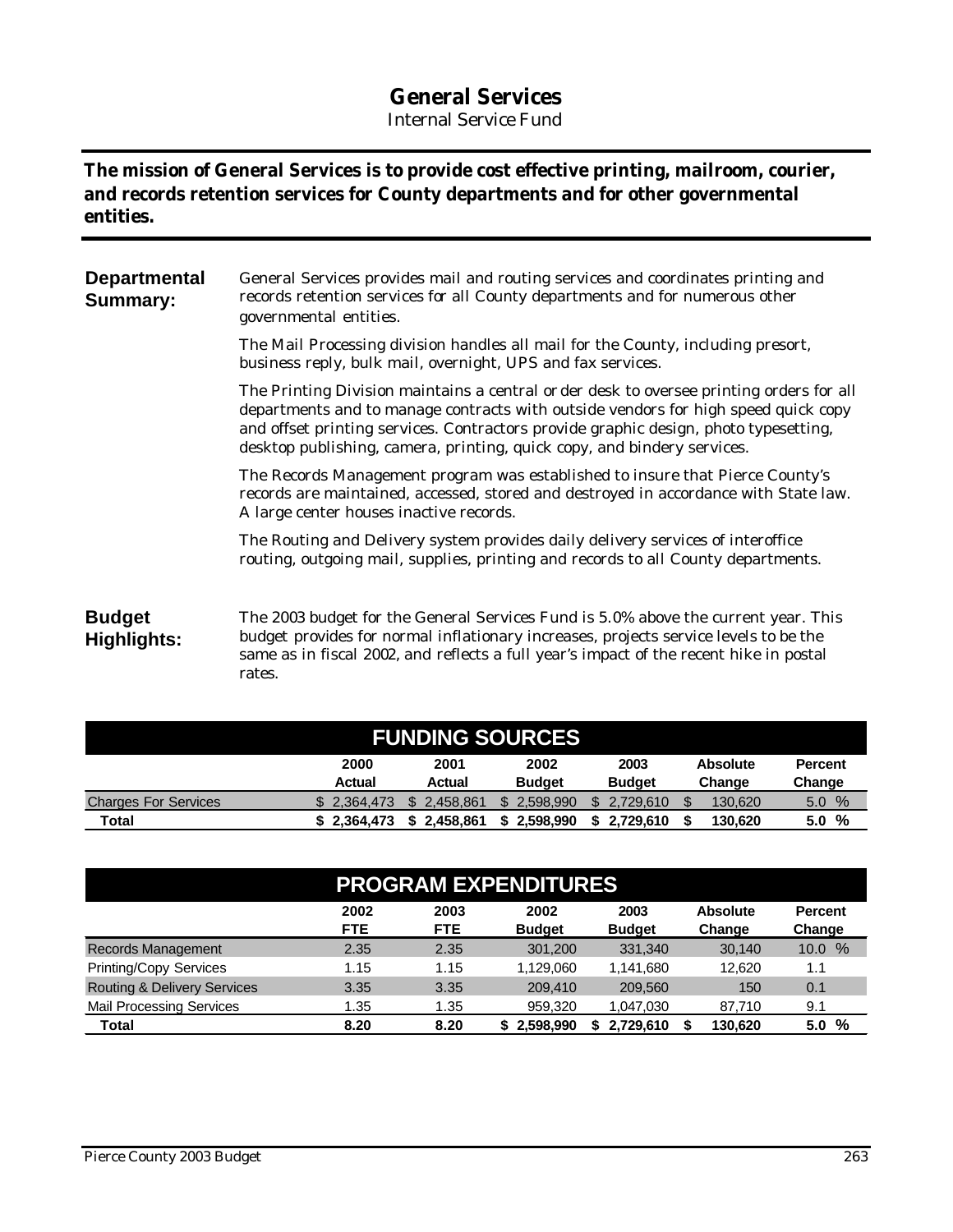#### *General Services*

| <b>STAFFING SUMMARY</b>            |                    |                    |              |                    |                    |                    |  |  |  |  |  |
|------------------------------------|--------------------|--------------------|--------------|--------------------|--------------------|--------------------|--|--|--|--|--|
|                                    | 1998<br><b>FTE</b> | 1999<br><b>FTE</b> | 2000<br>FTE. | 2001<br><b>FTE</b> | 2002<br><b>FTE</b> | 2003<br><b>FTE</b> |  |  |  |  |  |
| <b>Purchasing Agent</b>            | 0.20               | 0.20               | 0.20         | 0.20               | 0.20               | 0.20               |  |  |  |  |  |
| <b>General Services Supervisor</b> |                    |                    | 1.00         | 1.00               | 1.00               | 1.00               |  |  |  |  |  |
| Administrative Aide                | 1.00               | 1.00               | 1.00         | 1.00               | 1.00               | 1.00               |  |  |  |  |  |
| Mail Services Clerk                | 2.00               | 2.00               | 1.00         | 1.00               | 1.00               | 1.00               |  |  |  |  |  |
| <b>Office Assistant</b>            | 2.00               | 2.00               | 1.00         | 1.00               | 1.00               | 1.00               |  |  |  |  |  |
| <b>Records Center Assistant</b>    |                    |                    | 1.00         | 1.00               | 1.00               | 1.00               |  |  |  |  |  |
| Courier                            | 1.00               | 2.00               | 3.00         | 3.00               | 3.00               | 3.00               |  |  |  |  |  |
| <b>Print Shop Supervisor</b>       | 1.00               | 1.00               |              |                    |                    |                    |  |  |  |  |  |
| Total                              | 7.20               | 8.20               | 8.20         | 8.20               | 8.20               | 8.20               |  |  |  |  |  |

| <b>WORKLOAD SERVICE DATA</b> |                           |                |                       |                       |                       |                         |                         |  |
|------------------------------|---------------------------|----------------|-----------------------|-----------------------|-----------------------|-------------------------|-------------------------|--|
|                              | Unit of<br><b>Measure</b> | 1998<br>Actual | 1999<br><b>Actual</b> | 2000<br><b>Actual</b> | 2001<br><b>Actual</b> | 2002<br><b>Estimate</b> | 2003<br><b>Estimate</b> |  |
| <b>Print Shop</b>            |                           |                |                       |                       |                       |                         |                         |  |
| Quick Copy production        | <b>Impression</b>         | 7,028,653      | 5,453,695             | 5,657,363             | 5,807,530             | 6,200,000               | 6,200,000               |  |
| Offset printing production   | <b>Impression</b>         | 12,664,159     | 10,068,030            | 12,130,984            | 8,853,732             | 9,000,000               | 10,000,000              |  |
| <b>Mail Processing</b>       |                           |                |                       |                       |                       |                         |                         |  |
| Mail handled per year        | <b>Pieces</b>             | 2,333,628      | 1,874,557             | 2,191,145             | 1,972,178             | 1,950,000               | 2,100,000               |  |
| <b>Records Management</b>    |                           |                |                       |                       |                       |                         |                         |  |
| Number of boxes stored       | <b>Boxes</b>              | 24.036         | 26,182                | 26,567                | 28,725                | 29,167                  | 32,205                  |  |
| Number of files retrieved    | <b>Retrievals</b>         | 9.511          | 10.135                | 9.016                 | 12,357                | 13,000                  | 14,000                  |  |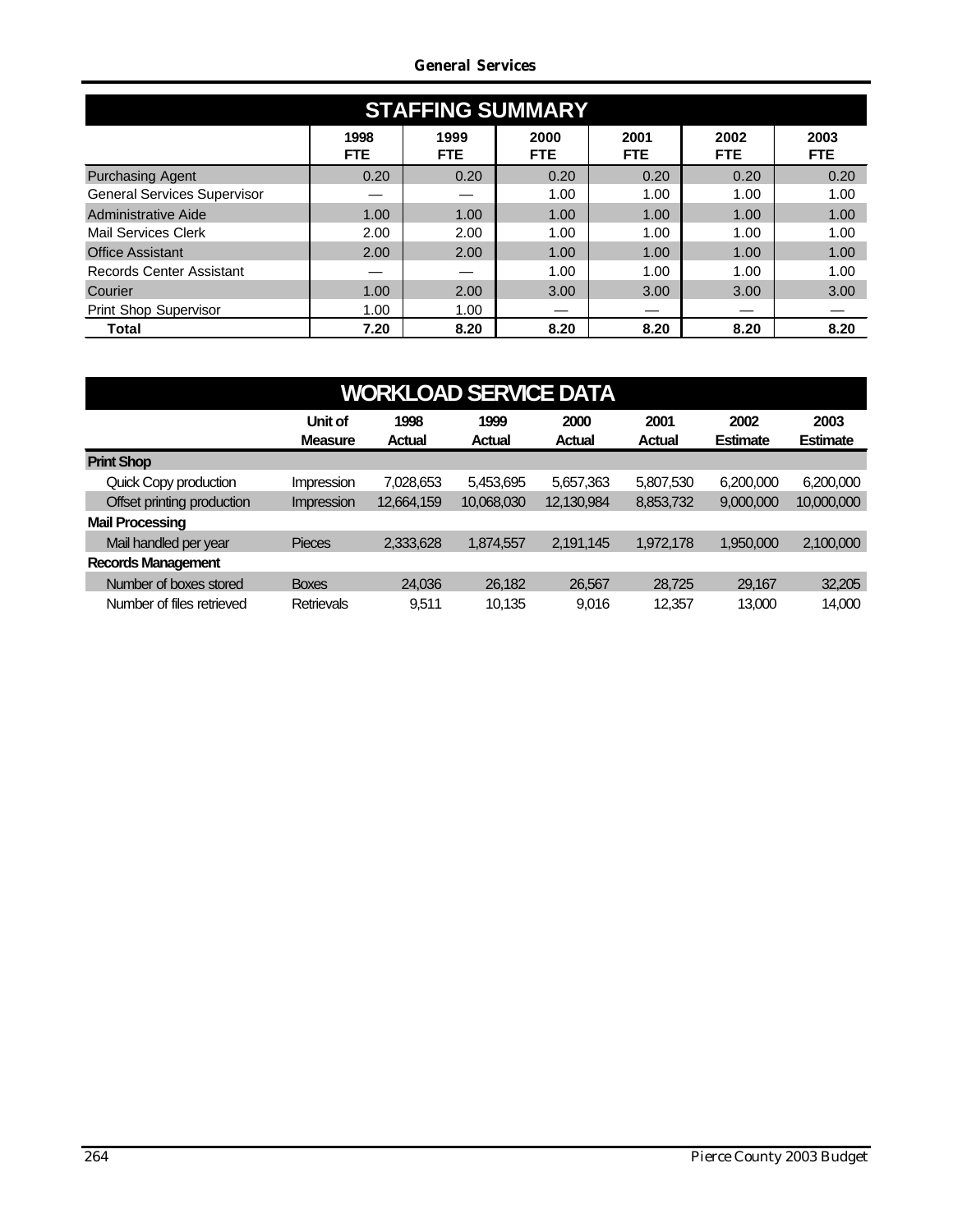



## **Percent of Total County Employees Percent of Total County Expenditures**



\* From 1992 to 2002 General Services expenditures as a percent of total County expenditures decreased 54%.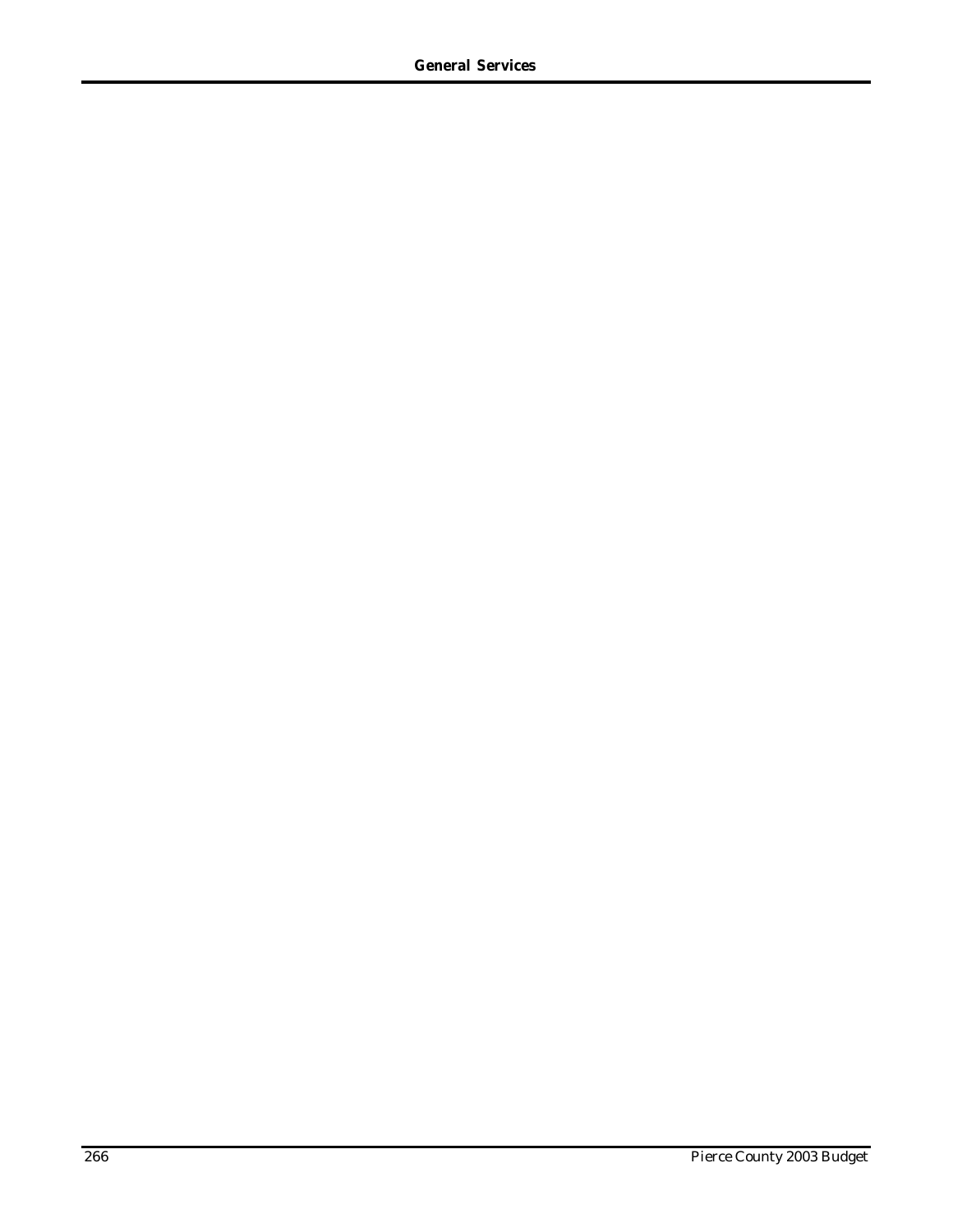## **Information Services Fund**

*Internal Service Fund*

### **The Information Services Department delivers solution-oriented information technology services that empower and support our customers in the accomplishment of their missions.**

| <b>Departmental</b><br><b>Summary:</b> | The Information Services Department provides automation services to all County<br>departments. There are four primary support functions:                                                                                     |
|----------------------------------------|------------------------------------------------------------------------------------------------------------------------------------------------------------------------------------------------------------------------------|
|                                        | Production Services supports mainframe operations, and manages the "help" desk<br>and the telecommunications network.                                                                                                        |
|                                        | Software Development writes, modifies, tests, and implements new or modified<br>application systems.                                                                                                                         |
|                                        | Administration & Strategic Planning develops information system plans and<br>performs special projects.                                                                                                                      |
|                                        | PC and Network Services supports personal computer workstations, local area<br>networks, training, and communication links. This includes support for county-wide<br>PC, software, hardware, and maintenance infrastructure. |
| <b>Budget</b><br><b>Highlights:</b>    | The Information Services Fund budget for fiscal 2003 is 10.7% below the prior year's<br>level. This budget reflects the following items:                                                                                     |
|                                        | The deletion of six positions (September 1, 2003) due to the efficiency savings<br>a)<br>resulting from the installation of the new computerized assessment and tax<br>administration system;                                |
|                                        | Infrastructure software and hardware expenses necessary to support the<br>b)<br>operations of all county departments; and                                                                                                    |
|                                        | The remaining expenses (2003 share) of the original \$3,368,000 CAMA project<br>c)<br>referenced in (a) above.                                                                                                               |
|                                        |                                                                                                                                                                                                                              |

#### **Performance Measures**

- 1) Information Services will implement the 2003 Information Technology Acquisition (ITA) equipment replacement program by November 28th, 2003, continuing development of a consolidated, fault tolerant, computing and communications infrastructure. (GoalsE, H)
- 2) Information Services will coordinate the acquisition and implementation of major elements of the Assessment Taxation System

for the Assessor-Treasurer with successful implementation in a production environment by October 1st, 2003. (Goals E, H)

3) Information Services will establish a shared central batch scanning resource and service for scanning departmental archive documents by June 1st, 2003. (Goals E, H)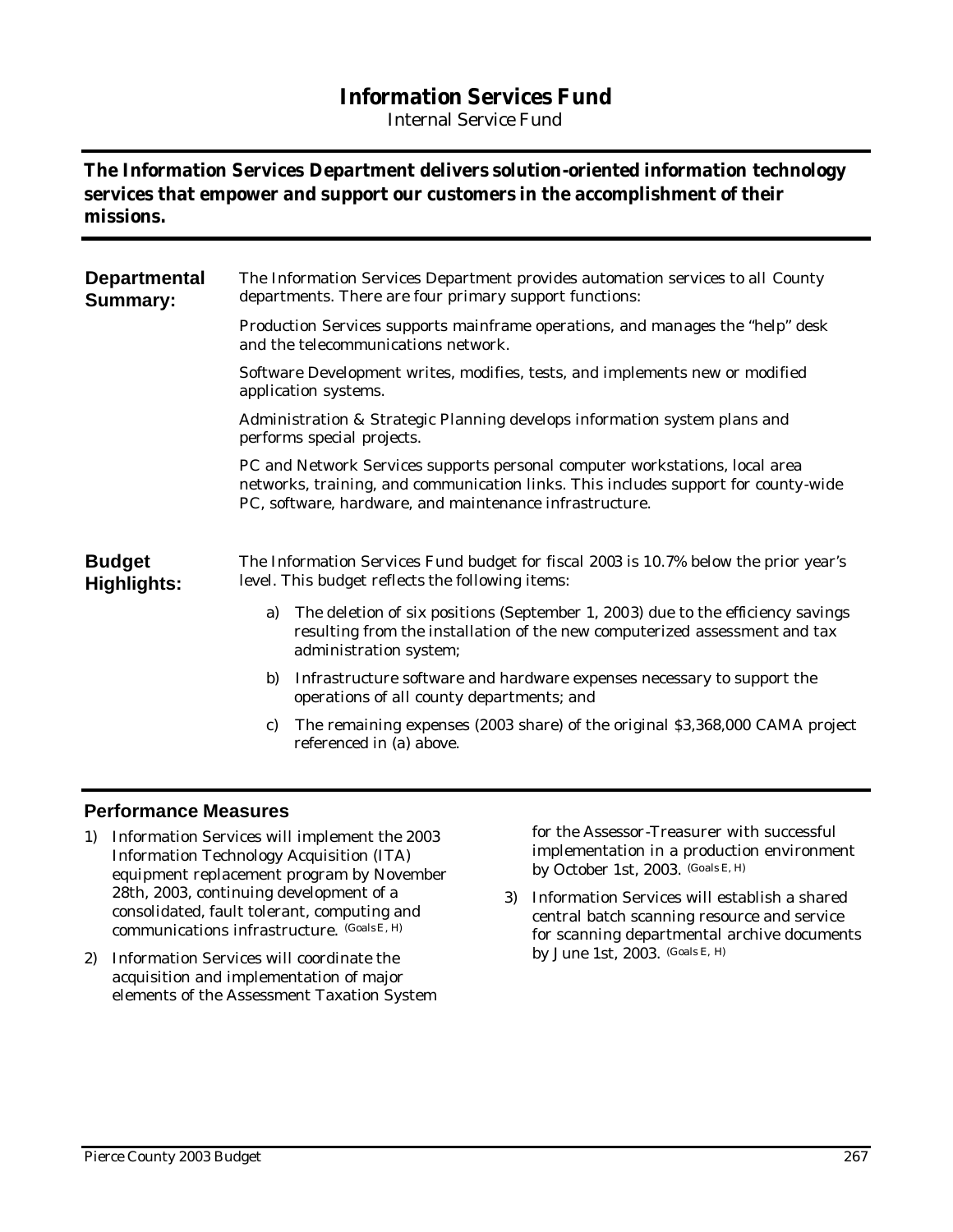#### *Information Service Fund*

| <b>FUNDING SOURCES</b>         |                                |               |               |               |                 |                |
|--------------------------------|--------------------------------|---------------|---------------|---------------|-----------------|----------------|
|                                | 2000                           | 2001          | 2002          | 2003          | <b>Absolute</b> | <b>Percent</b> |
|                                | <b>Actual</b>                  | <b>Actual</b> | <b>Budget</b> | <b>Budget</b> | Change          | Change         |
| Est Use Of Begin Fund Balance  | \$<br>$\overline{\phantom{0}}$ | -S            | 795.740<br>\$ | 2.002.070     | 1,206,330<br>\$ | 151.6 %        |
| <b>Charges For Services</b>    | 11,871,575                     | 12,471,528    | 13,196,670    | 13,516,830    | 320.160         | 2.4            |
| Miscellaneous Revenue          | 7.275                          | 1.692         | 1,500         |               | (1,500)         | (100.0)        |
| <b>Other Financing Sources</b> | 145.021                        | 2.679         | 3,387,200     |               | (3,387,200)     | (100.0)        |
| <b>Total</b>                   | \$12.023.871                   | \$12,475,899  | \$17,381,110  | \$15,518,900  | \$(1,862,210)   | (10.7) %       |

| <b>PROGRAM EXPENDITURES</b>           |                    |                    |                       |                       |                           |                          |  |
|---------------------------------------|--------------------|--------------------|-----------------------|-----------------------|---------------------------|--------------------------|--|
|                                       | 2002<br><b>FTE</b> | 2003<br><b>FTE</b> | 2002<br><b>Budget</b> | 2003<br><b>Budget</b> | <b>Absolute</b><br>Change | <b>Percent</b><br>Change |  |
| Information Tech Acq Pgm              |                    |                    | \$<br>423.880         | 380.120<br>\$.        | (43,760)<br>\$.           | $(10.3)$ %               |  |
| <b>Admin/Special Projects</b>         | 11.46              | 11.46              | 1.147.240             | 1,325,230             | 177.990                   | 15.5                     |  |
| <b>Telecommunications</b>             | 6.65               | 6.65               | 1,406,900             | 1.394.620             | (12, 280)                 | (0.9)                    |  |
| <b>PC</b> Maintenance                 | 0.29               | 0.29               | 271,470               | 286.250               | 14.780                    | 5.4                      |  |
| <b>PC &amp; Network Services</b>      | 26.85              | 26.85              | 2,586,850             | 2,722,910             | 136,060                   | 5.3                      |  |
| <b>Production Services</b>            | 24.75              | 24.75              | 3,488,230             | 3,440,900             | (47, 330)                 | (1.4)                    |  |
| Software Development                  | 38.00              | 38.00              | 3,998,730             | 3.976.480             | (22, 250)                 | (0.6)                    |  |
| Enterprise Infrastructure             |                    |                    | 689.810               | 591.430               | (98, 380)                 | (14.3)                   |  |
| <b>Computerized Appraisal Tax Sys</b> |                    |                    | 3,368,000             | 1,400,960             | (1,967,040)               | (58.4)                   |  |
| <b>CATS Staff Reduction</b>           |                    | (6.00)             |                       |                       |                           |                          |  |
| Total                                 | 108.00             | 102.00             | \$17,381,110          | \$15,518,900          | \$(1,862,210)             | (10.7) %                 |  |

|                                      | Unit of<br><b>Measure</b> | 1998<br>Actual | 1999<br>Actual | 2000<br>Actual | 2001<br>Actual | 2002<br><b>Estimate</b> | 2003<br><b>Estimate</b> |
|--------------------------------------|---------------------------|----------------|----------------|----------------|----------------|-------------------------|-------------------------|
| Jobs Run                             | <b>Number</b>             | 251,876        | 259.312        | 163.051        | 164.689        | 170,000                 | 160,000                 |
| Software Development Time            | <b>Hours</b>              | 55.470         | 57.600         | 53.099         | 58,388         | 59,300                  | 56,900                  |
| PC & Network Services Time           | <b>Hours</b>              | 32,086         | 30.773         | 32,550         | 35.086         | 33,000                  | 33,000                  |
| Users of Pierce County Systems       | Number                    | 2,286          | 3,003          | 3.414          | 3.417          | 3.500                   | 3,525                   |
| Personal Computers Supported         | <b>Number</b>             | 3,051          | 3,346          | 4,046          | 4.552          | 3,800                   | 3,800                   |
| Personal Computers Purchased         | Number                    | 804            | 820            | 1.076          | 1.082          | 800                     | 600                     |
| <b>DASD Storage</b>                  | Gigabytes                 | 1,033          | 1.275          | 2,470          | 2,738          | 5.600                   | 6,600                   |
| <b>Helpdesk Calls</b>                | <b>Number</b>             | 8.700          | 8,063          | 7,208          | 8.063          | 8,200                   | 8,200                   |
| <b>Telecommunications Wrk Orders</b> | <b>Number</b>             | 712            | 580            | 464            | 392            | 276                     | 300                     |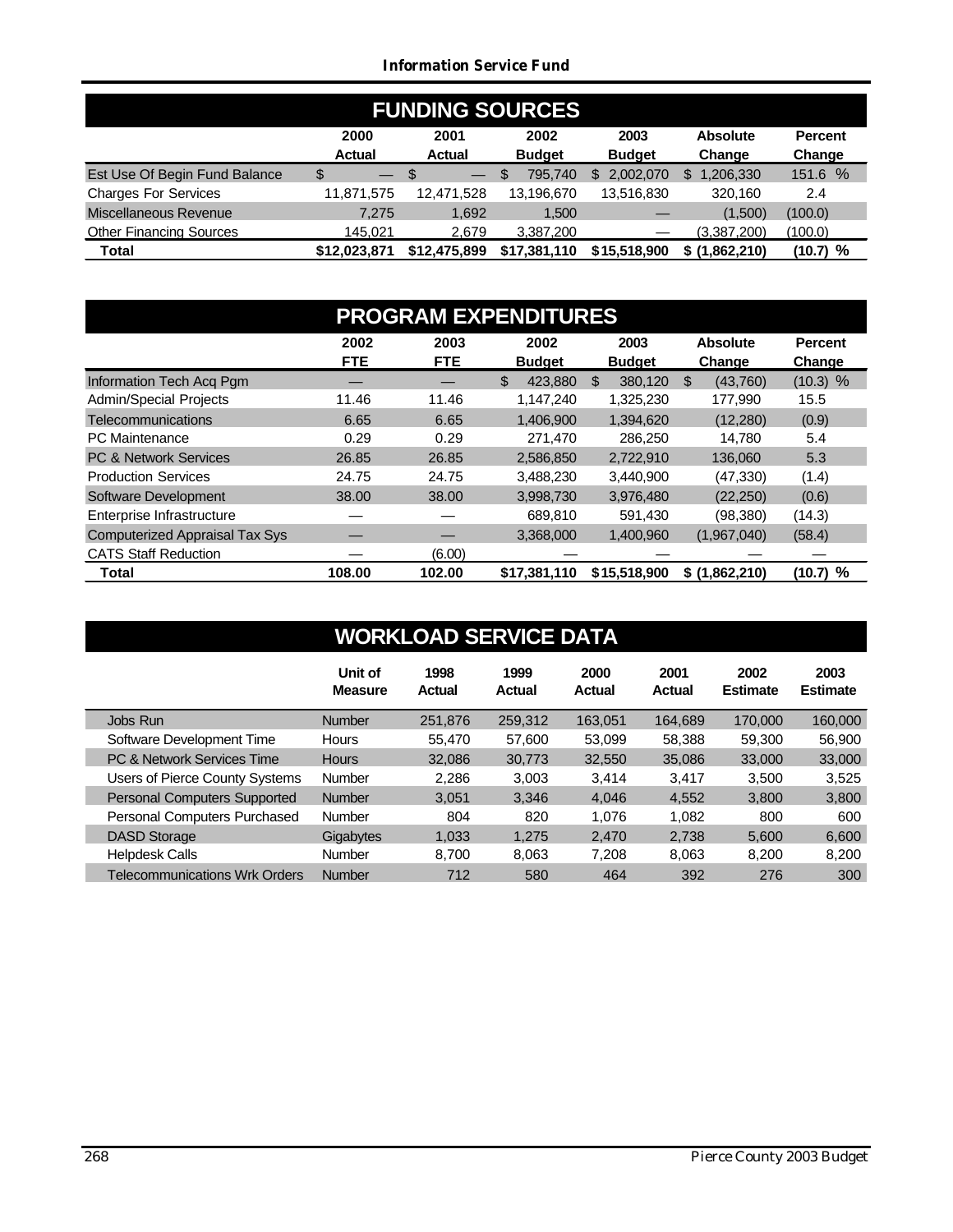| <b>STAFFING SUMMARY</b>         |                    |                    |                    |                    |                    |                    |  |  |
|---------------------------------|--------------------|--------------------|--------------------|--------------------|--------------------|--------------------|--|--|
|                                 | 1998<br><b>FTE</b> | 1999<br><b>FTE</b> | 2000<br><b>FTE</b> | 2001<br><b>FTE</b> | 2002<br><b>FTE</b> | 2003<br><b>FTE</b> |  |  |
| Dir - Information Services      | 1.00               | 1.00               | 1.00               | 1.00               | 1.00               | 1.00               |  |  |
| PC & Network Services Mgr       | 1.00               | 1.00               | 1.00               | 1.00               | 1.00               | 1.00               |  |  |
| <b>Production Services Mgr</b>  | 1.00               | 1.00               | 1.00               | 1.00               | 1.00               | 1.00               |  |  |
| Software Development Mgr        | 1.00               | 1.00               | 1.00               | 1.00               | 1.00               | 1.00               |  |  |
| Admin/Strategic Plng Mgr        |                    |                    |                    | 1.00               | 1.00               | 1.00               |  |  |
| Communication Supv - IS         | 1.00               | 1.00               | 1.00               | 1.00               | 1.00               | 1.00               |  |  |
| Information Tech Spec           | 57.64              | 57.64              | 62.00              | 70.00              | 72.00              | 72.00              |  |  |
| <b>Operations Supervisor</b>    | 1.00               | 1.00               | 1.00               | 1.00               | 1.00               | 1.00               |  |  |
| <b>Telecomm Network Spec</b>    |                    | 1.00               | 1.00               | 1.00               | 1.00               | 1.00               |  |  |
| <b>Fiscal Services Manager</b>  |                    |                    |                    |                    | 1.00               | 1.00               |  |  |
| <b>Help Desk Specialist</b>     | 2.00               | 2.00               | 2.00               | 2.00               | 2.00               | 2.00               |  |  |
| Operator/Network Tech           | 9.00               | 10.00              | 9.00               | 9.00               | 9.00               | 9.00               |  |  |
| <b>Telecommunications Coord</b> | 2.00               | 2.00               | 2.00               | 2.00               | 2.00               | 2.00               |  |  |
| <b>Telecommunications Tech</b>  |                    |                    | 1.00               | 1.00               | 1.00               | 1.00               |  |  |
| <b>Information Tech Trainee</b> | 1.00               | 2.00               | 1.00               | 2.00               | 2.00               | 2.00               |  |  |
| Administrative Assistant        | 1.00               | 1.00               | 1.00               | 1.00               | 1.00               | 1.00               |  |  |
| Data Entry Tech                 | 5.00               | 5.00               | 4.00               | 4.00               | 3.00               | 3.00               |  |  |
| Administrative Aide             | 2.00               | 2.00               | 2.00               | 2.00               | 2.00               | 2.00               |  |  |
| <b>Accounting Assistant</b>     | 1.00               | 1.00               | 1.00               | 1.00               | 3.00               | 3.00               |  |  |
| <b>Office Assistant</b>         | 2.00               | 2.00               | 2.00               | 2.00               | 2.00               | 2.00               |  |  |
| Admin Program Mgr               | 1.00               | 1.00               | 1.00               | 1.00               |                    |                    |  |  |
| Sys Software Progrmr            | 6.00               | 7.00               | 7.00               |                    |                    |                    |  |  |
| <b>Sys Development Mgr</b>      | 1.00               | 1.00               | 1.00               |                    |                    |                    |  |  |
| Sys Software Technician         | 1.00               | 1.00               | 1.00               |                    |                    |                    |  |  |
| <b>Information Analyst</b>      | 1.00               |                    |                    |                    |                    |                    |  |  |
| Sys Software Supervisor         | 1.00               |                    |                    |                    |                    |                    |  |  |
| <b>CATS Staff Reduction</b>     |                    |                    |                    |                    |                    | (6.00)             |  |  |
| <b>Total</b>                    | 99.64              | 101.64             | 104.00             | 105.00             | 108.00             | 102.00             |  |  |

*Information Service Fund*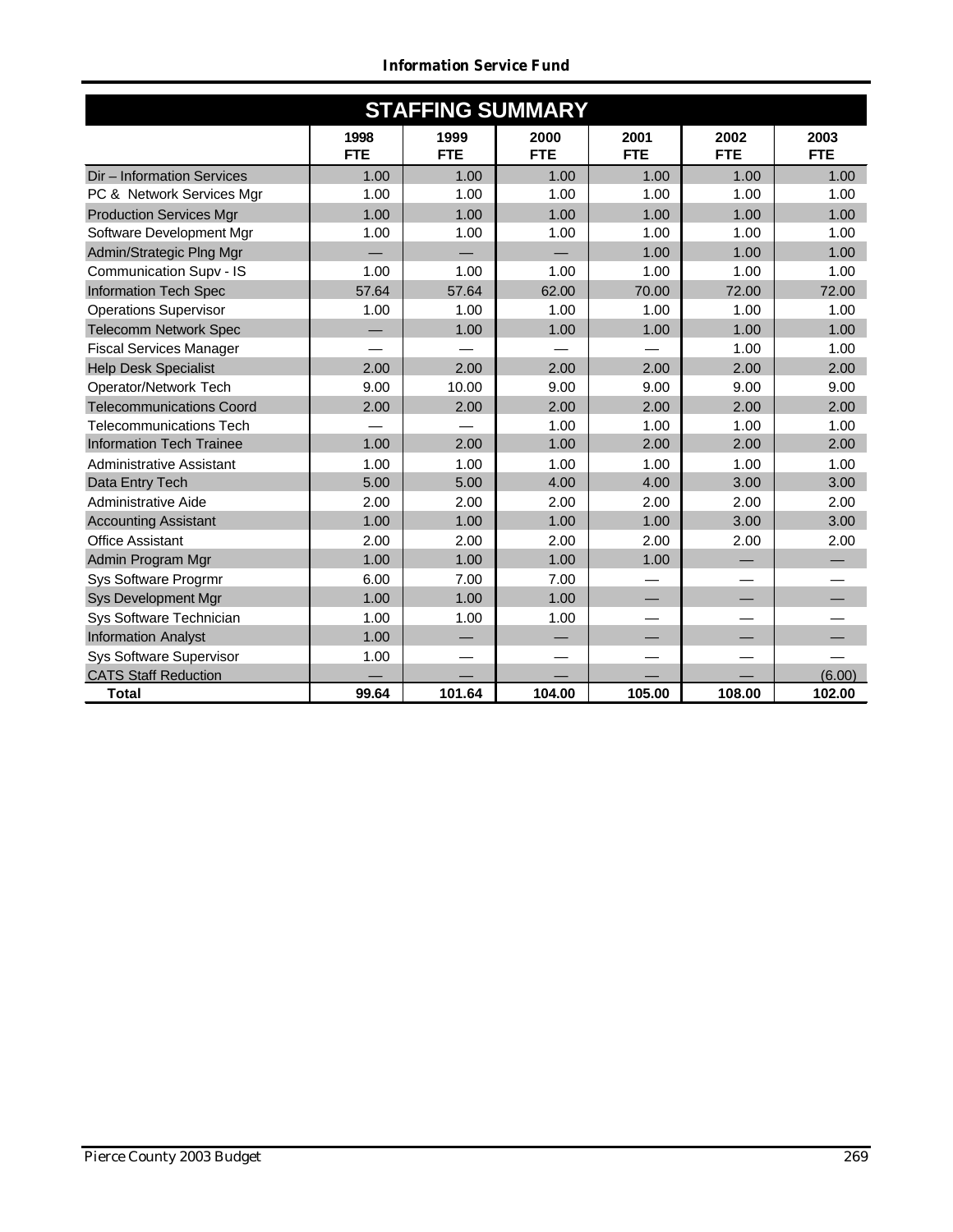

v From 1992 to 2002 Information Services Department employees as a percent of all County employees decreased 11%.



v From 1992 to 2002 Information Services Department expenditures (excluding Telecommunications) per County employee decreased less than 1% after adjusting for inflation.

**Expenditure per County Employee**



\* From 1992 to 2002 Telecommunications expenditures per County employee decreased 24% after adjusting for inflation.

**Percent of Total County Expenditures** ISD excluding Telecommunications





v From 1992 to 2002 Information Services Department expenditures (excluding Telecommunications) as a percent of total County expenditures decreased 20%.

## **Percent of Total County Expenditures**

Telecommunications Only



<sup>\*</sup> From 1992 to 2002 Telecommunications expenditures as a percent of total County expenditures decreased 40%.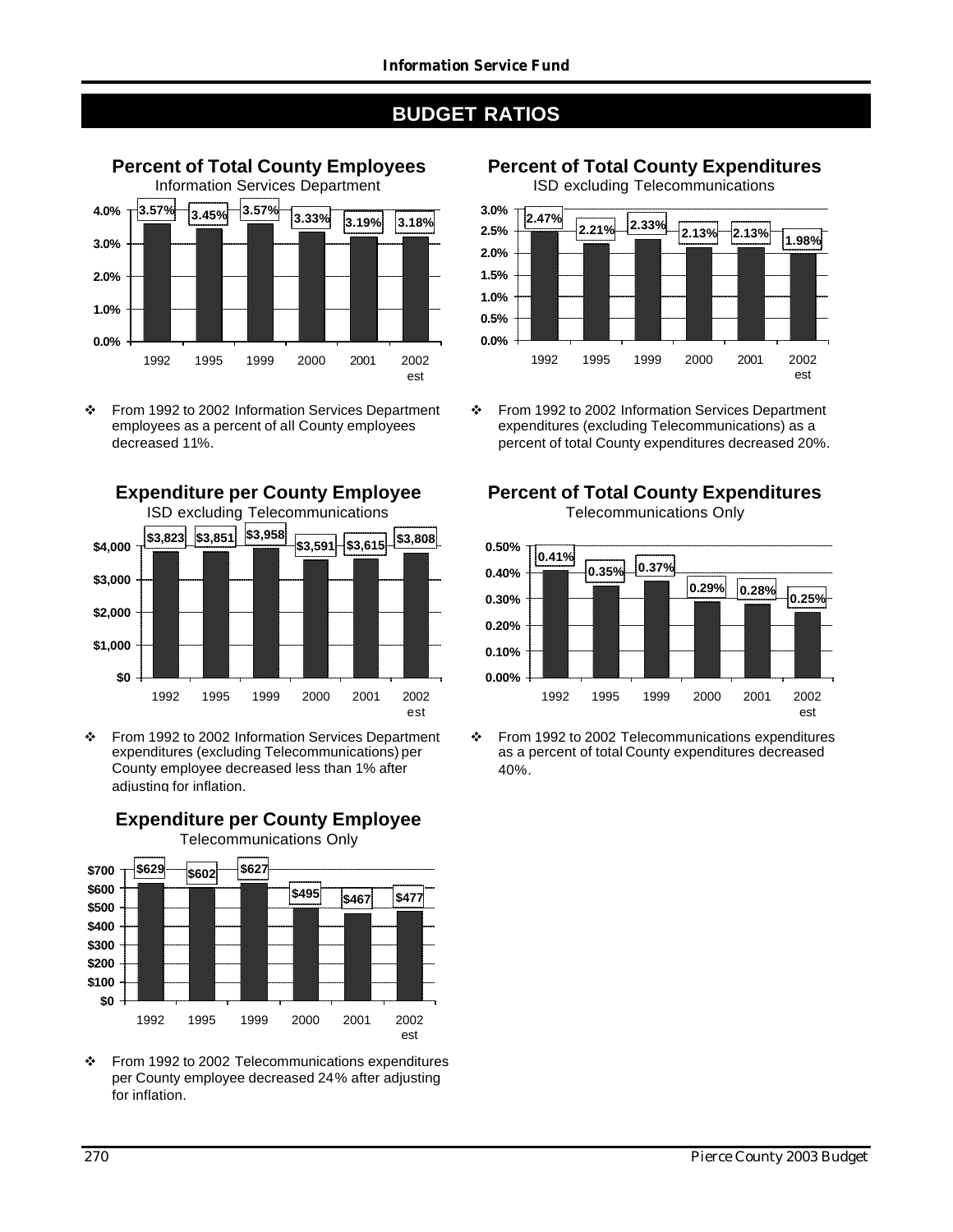## **Radio Communications Fund**

*Internal Service Fund*

**The mission of the Department of Emergency Management is the preparation of Pierce County for disaster through public education, training, and planning; the support of a system of emergency medical and trauma care; the prevention of fires through inspection, plan review, education, and investigation; and the administration of radio communication needs and the Enhanced 9-1-1 program.**

| <b>Departmental</b><br><b>Summary:</b> |    | The Communications Division of Emergency Management Services maintains the<br>radio communications system, electronic emergency equipment, traffic radar, closed<br>circuit video cameras and monitors and associated equipment. Responsibilities<br>include the acquisition, installation, repair and preventative maintenance of all radio<br>equipment and systems. The department acts as liaison with other government and<br>private entities to ensure coordination and to protect against radio frequency<br>interference in Communications systems. In addition, the department maintains<br>appropriate licenses and insures the system meets Federal and State requirements. |
|----------------------------------------|----|-----------------------------------------------------------------------------------------------------------------------------------------------------------------------------------------------------------------------------------------------------------------------------------------------------------------------------------------------------------------------------------------------------------------------------------------------------------------------------------------------------------------------------------------------------------------------------------------------------------------------------------------------------------------------------------------|
| <b>Budget</b>                          |    | The Radio Communications Fund budget for 2003 includes:                                                                                                                                                                                                                                                                                                                                                                                                                                                                                                                                                                                                                                 |
| Highlights:                            | a) | Normal inflationary increases for staff, supplies, etc;                                                                                                                                                                                                                                                                                                                                                                                                                                                                                                                                                                                                                                 |
|                                        | b) | New and replacement purchases of radios and Sheriff laptops;                                                                                                                                                                                                                                                                                                                                                                                                                                                                                                                                                                                                                            |
|                                        | C) | Laptops and accessories for the Sheriff's Department (BJA federal grant<br>funding);                                                                                                                                                                                                                                                                                                                                                                                                                                                                                                                                                                                                    |
|                                        | d) | Site improvements to reduce the systems "dead areas" and enhance the<br>communication system(s) capabilities; and                                                                                                                                                                                                                                                                                                                                                                                                                                                                                                                                                                       |

The deletion of a grant funded position with the expiration of the grant.

#### **Performance Measures**

1) The Radio Communication Division's enhancement program will continue strengthening radio coverage in the Puyallup Valley area, Southeastern and Southwestern Pierce County by adding additional equipment at three of our public safety radio sites. (Goal C)

|                                |                                | <b>FUNDING SOURCES</b>         |               |                         |                  |                |
|--------------------------------|--------------------------------|--------------------------------|---------------|-------------------------|------------------|----------------|
|                                | 2000                           | 2001                           | 2002          | 2003                    | <b>Absolute</b>  | <b>Percent</b> |
|                                | <b>Actual</b>                  | <b>Actual</b>                  | <b>Budget</b> | <b>Budget</b>           | Change           | Change         |
| Est Use Of Begin Fund Balance  | \$<br>$\overline{\phantom{m}}$ | \$<br>$\overline{\phantom{0}}$ | \$<br>222,330 | \$<br>$\hspace{0.05cm}$ | \$<br>(222, 330) | $(100.0)$ %    |
| Intergovernmental Revenue      | 583.344                        | 522.928                        | 56.651        | 207,510                 | 150.859          | 266.3          |
| <b>Charges For Services</b>    | 1,201,693                      | 1,321,284                      | 1,345,450     | 1,440,510               | 95,060           | 7.1            |
| Miscellaneous Revenue          | 14.197                         | 9.350                          | 8.400         | 8,400                   |                  |                |
| <b>Other Financing Sources</b> | 323,211                        | 216,694                        | 177,000       | 59,440                  | (117,560)        | (66.4)         |
| Total                          | 2.122.445                      | 2.070.256                      | ,809,831      | 1,715,860               | (93, 971)        | %<br>(5.2)     |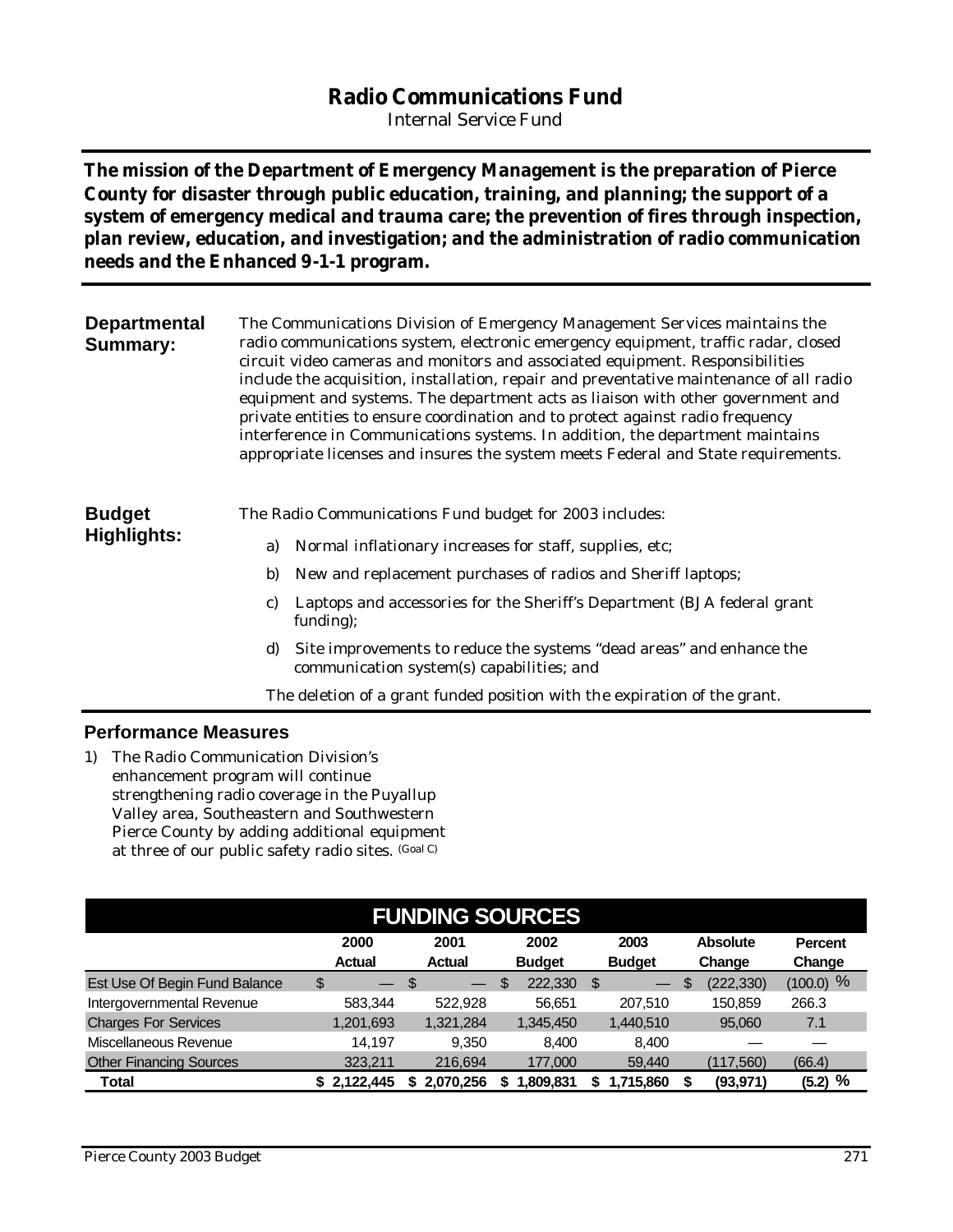#### *Radio Communications Fund*

|                                    | <b>PROGRAM EXPENDITURES</b> |                    |                       |                       |                           |                          |  |  |
|------------------------------------|-----------------------------|--------------------|-----------------------|-----------------------|---------------------------|--------------------------|--|--|
|                                    | 2002<br><b>FTE</b>          | 2003<br><b>FTE</b> | 2002<br><b>Budget</b> | 2003<br><b>Budget</b> | <b>Absolute</b><br>Change | <b>Percent</b><br>Change |  |  |
| <b>Major Capital Projects</b>      |                             |                    | 245,000               | 110,000               | (135,000)                 | $(55.1)$ %               |  |  |
| <b>BJAGrants</b>                   |                             |                    | 41.051                | 189,330               | 148.279                   | 361.2                    |  |  |
| <b>Capital Equipment Purchases</b> |                             |                    | 545,050               | 391,850               | (153, 200)                | (28.1)                   |  |  |
| Operations/Maintenance             | 9.10                        | 8.05               | 978.730               | 1,024,680             | 45,950                    | 4.7                      |  |  |
| Total                              | 9.10                        | 8.05               | 1.809.831             | 1,715,860             | (93, 971)                 | %<br>(5.2)               |  |  |

| <b>STAFFING SUMMARY</b>          |                    |                    |                    |                    |              |              |
|----------------------------------|--------------------|--------------------|--------------------|--------------------|--------------|--------------|
|                                  | 1998<br><b>FTE</b> | 1999<br><b>FTE</b> | 2000<br><b>FTE</b> | 2001<br><b>FTE</b> | 2002<br>FTE. | 2003<br>FTE. |
| Dir - Emergency Mgt              | 0.20               | 0.25               | 0.25               | 0.25               | 0.25         | 0.25         |
| <b>Fiscal Services Manager</b>   |                    |                    |                    |                    | 0.65         | 0.60         |
| <b>Communications Tech</b>       | 4.00               | 4.00               | 4.00               | 4.00               | 4.00         | 4.00         |
| Administrative Assistant         | 0.15               | 0.15               | 0.15               | 0.15               | 0.20         | 0.20         |
| <b>Office Assistant</b>          | 1.00               | 1.00               | 1.00               | 1.00               | 2.00         | 1.00         |
| <b>Communications Eqp Instlr</b> |                    |                    | 1.00               | 1.00               | 2.00         | 2.00         |
| <b>Admin Prog Manager</b>        | 1.00               | 0.85               | 0.70               | 0.70               |              |              |
| Total                            | 6.35               | 6.25               | 7.10               | 7.10               | 9.10         | 8.05         |

|                                    | Unit of<br><b>Measure</b> | 1998<br><b>Actual</b> | 1999<br>Actual | 2000<br><b>Actual</b> | 2001<br>Actual | 2002<br><b>Estimate</b> | 2003<br><b>Estimate</b> |
|------------------------------------|---------------------------|-----------------------|----------------|-----------------------|----------------|-------------------------|-------------------------|
| Number of radios                   | <b>Units</b>              | 1,751                 | 1,935          | 2,059                 | 2,206          | 2,275                   | 2,300                   |
| Visit to remote sites              | Visits                    | 50                    | 45             | 65                    | 210            | 90                      | 65                      |
| Radio units installed              | <b>Units</b>              | 286                   | 234            | 744                   | 400            | 400                     | 450                     |
| Radio units repaired               | Units                     | 842                   | 343            | 242                   | 149            | 150                     | 200                     |
| Radio units for prevent. maint.    | Units                     | 1,271                 | 469            | 1,252                 | 1,015          | 1,250                   | 1,400                   |
| Traffic radar/emerg eg. repaired   | Units                     | 255                   | 72             | 297                   | 453            | 350                     | 400                     |
| Traffic radar/emerg. eg. installed | <b>Units</b>              | 535                   | 296            | 778                   | 474            | 500                     | 500                     |
| Radio/Emergency eq. removed        | Units                     | 536                   | 154            | 143                   | 84             | 100                     | 60                      |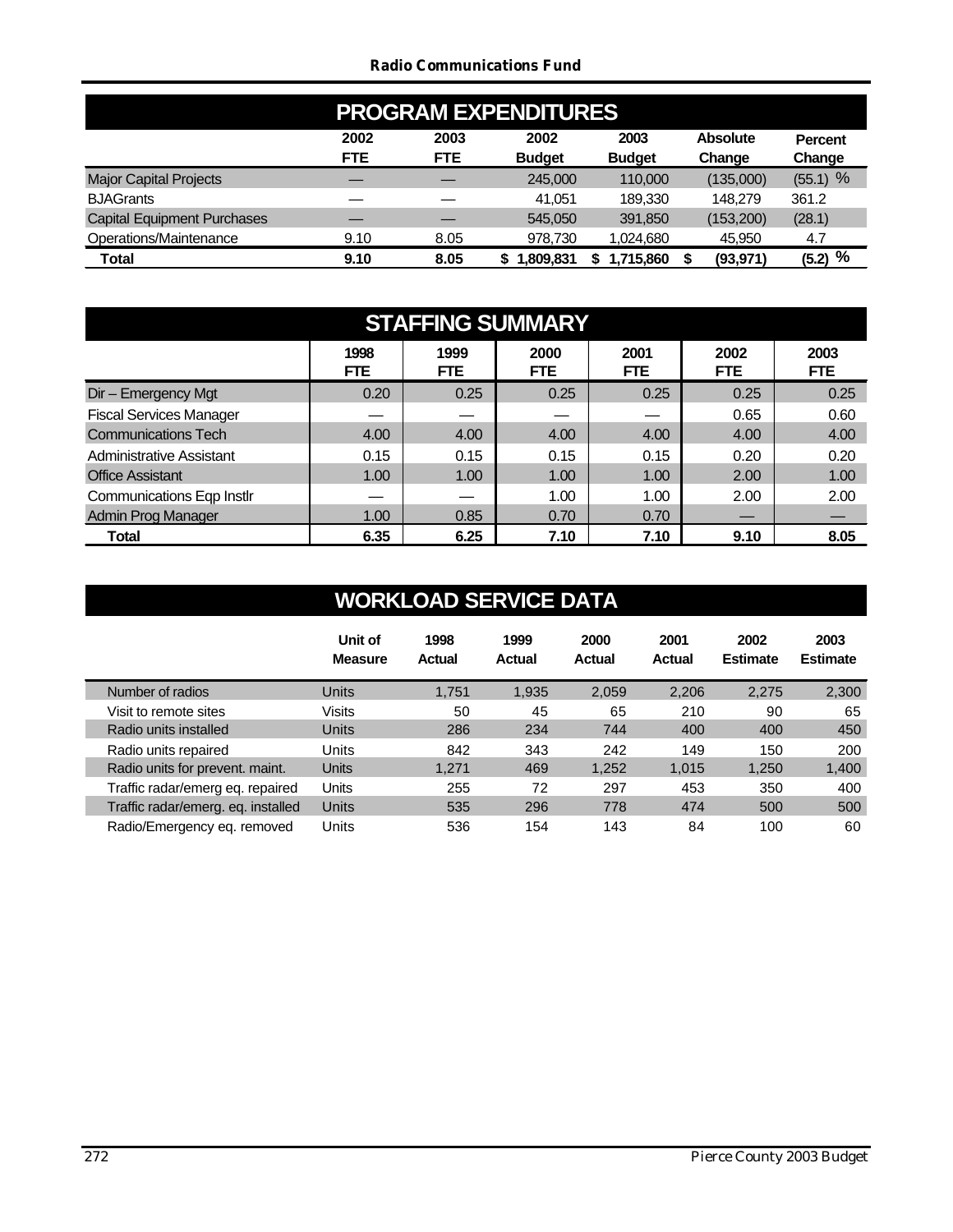

v From 1992 to 2002 the operating cost per radio increased 8% after adjusting for inflation. The count of radios excludes mobile data terminals and laptop computers.

## **Operating Cost per Radio Radios per Technician**



v From 1992 to 2002 the number of radios per Communication Technician increased 21%. The count of radios excludes mobile data terminals and laptop computers.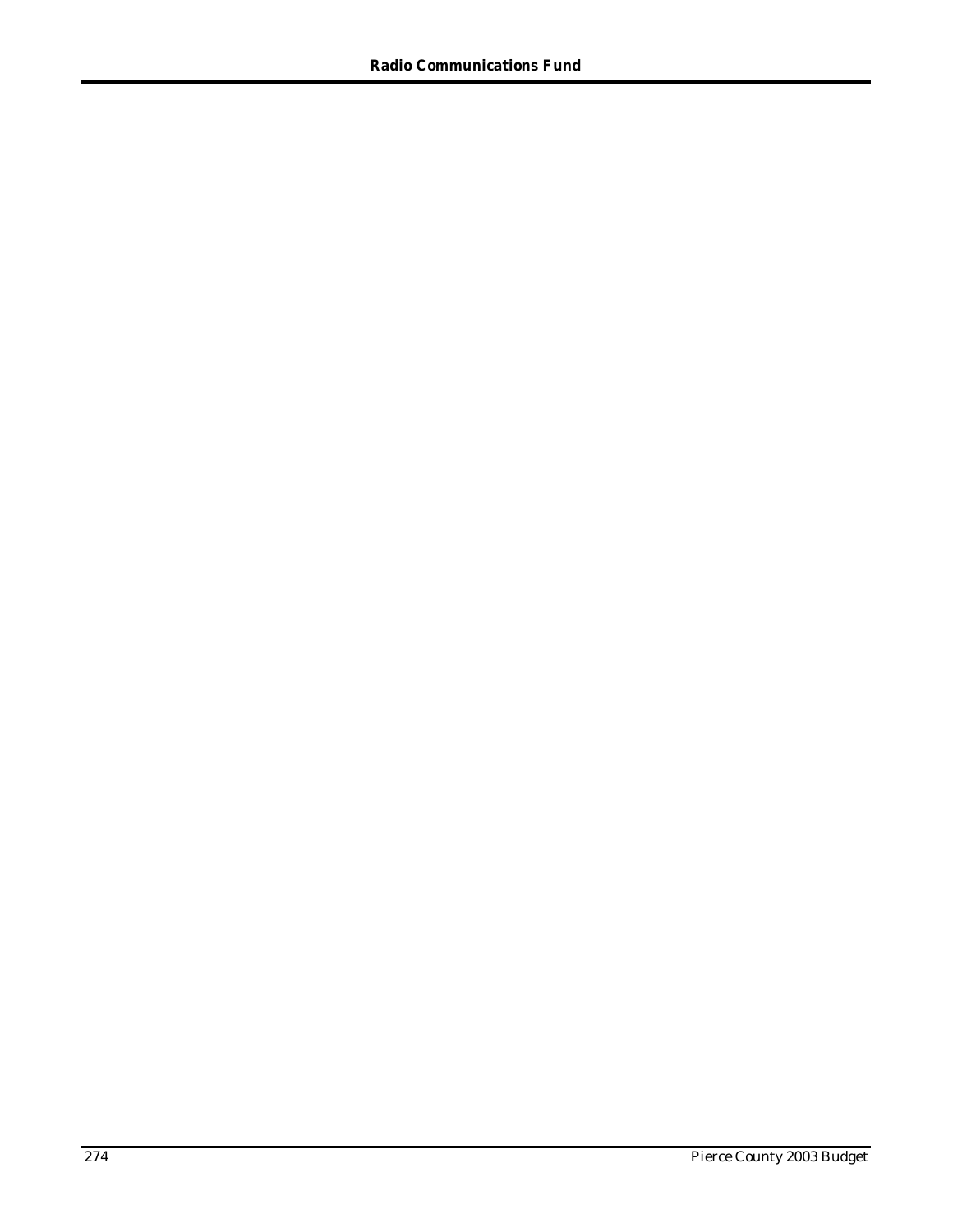## **Self Insurance Fund**

*Internal Service Fund*

### **The mission of the Risk Management & Insurance Department is to protect the assets of Pierce County through the identification, transfer, assumption and reduction of risk exposures.**

| <b>Departmental</b><br><b>Summary:</b> | The Self-Insurance Fund provides funding for the payment of all premiums for<br>policies purchased on behalf of the County, as well as for the payment of all costs<br>involved in the defense and/or settlement of all claims and lawsuits filed against the<br>County.                                                                                                                                                                                                                              |  |  |  |  |  |  |  |
|----------------------------------------|-------------------------------------------------------------------------------------------------------------------------------------------------------------------------------------------------------------------------------------------------------------------------------------------------------------------------------------------------------------------------------------------------------------------------------------------------------------------------------------------------------|--|--|--|--|--|--|--|
|                                        | The Risk Management & Insurance Department manages this fund, and in<br>conjunction with the Prosecuting Attorney's Office, is responsible for the investigation<br>and settlement or denial of all claims and lawsuits filed against Pierce County. The<br>Department also initiates claims against parties responsible for the loss of or damage<br>to County-owned property.                                                                                                                       |  |  |  |  |  |  |  |
|                                        | The Risk Manager reviews all contracts entered into by the County; determines<br>whether it is more prudent to purchase insurance coverage or to self-insure; assists<br>the County's broker of record with respect to employee benefits; serves in an advisory<br>capacity as the Clerk of the Pierce County Law Enforcement Officers & Fire Fighters<br>Disability Board and on the County's Accident Review Committee; and serves as<br>coordinator of the Courthouse Security Standing Committee. |  |  |  |  |  |  |  |
| <b>Budget</b><br><b>Highlights:</b>    | The proposed Self-Insurance Fund budget for 2003 is 9.5% above the 2002 level. The<br>major cost increases are due to:                                                                                                                                                                                                                                                                                                                                                                                |  |  |  |  |  |  |  |
|                                        | Property Insurance premium increases;<br>a)                                                                                                                                                                                                                                                                                                                                                                                                                                                           |  |  |  |  |  |  |  |
|                                        | b)<br>A recent spurt in potential lawsuit expenses; and                                                                                                                                                                                                                                                                                                                                                                                                                                               |  |  |  |  |  |  |  |
|                                        | Significant increases in General Liability premiums; which resulted in our<br>C)<br>declining to renew our insurance, but which also necessitates budgeting large<br>amounts for actual losses.                                                                                                                                                                                                                                                                                                       |  |  |  |  |  |  |  |
|                                        | $\mathbf{111}$ $\mathbf{111}$ $\mathbf{111}$ $\mathbf{111}$ $\mathbf{111}$ $\mathbf{11}$ $\mathbf{11}$ $\mathbf{11}$ $\mathbf{11}$                                                                                                                                                                                                                                                                                                                                                                    |  |  |  |  |  |  |  |

We will be utilizing \$337,000 in prior fund balance to support the proposed budget.

#### **Performance Measures**

- 1) Close seventy-five percent of all claims for damages within two months of receipt. (Goal G)
- 2) In conjunction with the property insurance carrier, inspect all Pierce County facilities for issues pertinent to public and employee safety. (Goal K)

| <b>FUNDING SOURCES</b>         |             |                   |               |               |                 |                |  |  |  |  |
|--------------------------------|-------------|-------------------|---------------|---------------|-----------------|----------------|--|--|--|--|
|                                | 2000        | 2001              | 2002          | 2003          | <b>Absolute</b> | <b>Percent</b> |  |  |  |  |
|                                | Actual      | <b>Actual</b>     | <b>Budget</b> | <b>Budget</b> | Change          | Change         |  |  |  |  |
| Est Use Of Begin Fund Balance  | \$          | $\qquad \qquad -$ | \$<br>630.180 | 336.950       | (293, 230)<br>S | $(46.5)$ %     |  |  |  |  |
| Miscellaneous Revenue          | 6.230.264   | 6.612.209         | 7.012.080     | 8,030,640     | 1.018.560       | 14.5           |  |  |  |  |
| <b>Other Financing Sources</b> | (526)       |                   |               |               |                 |                |  |  |  |  |
| Total                          | \$6.229.738 | 6.612.209         | .642.260      | 8.367.590     | 725.330         | 9.5%           |  |  |  |  |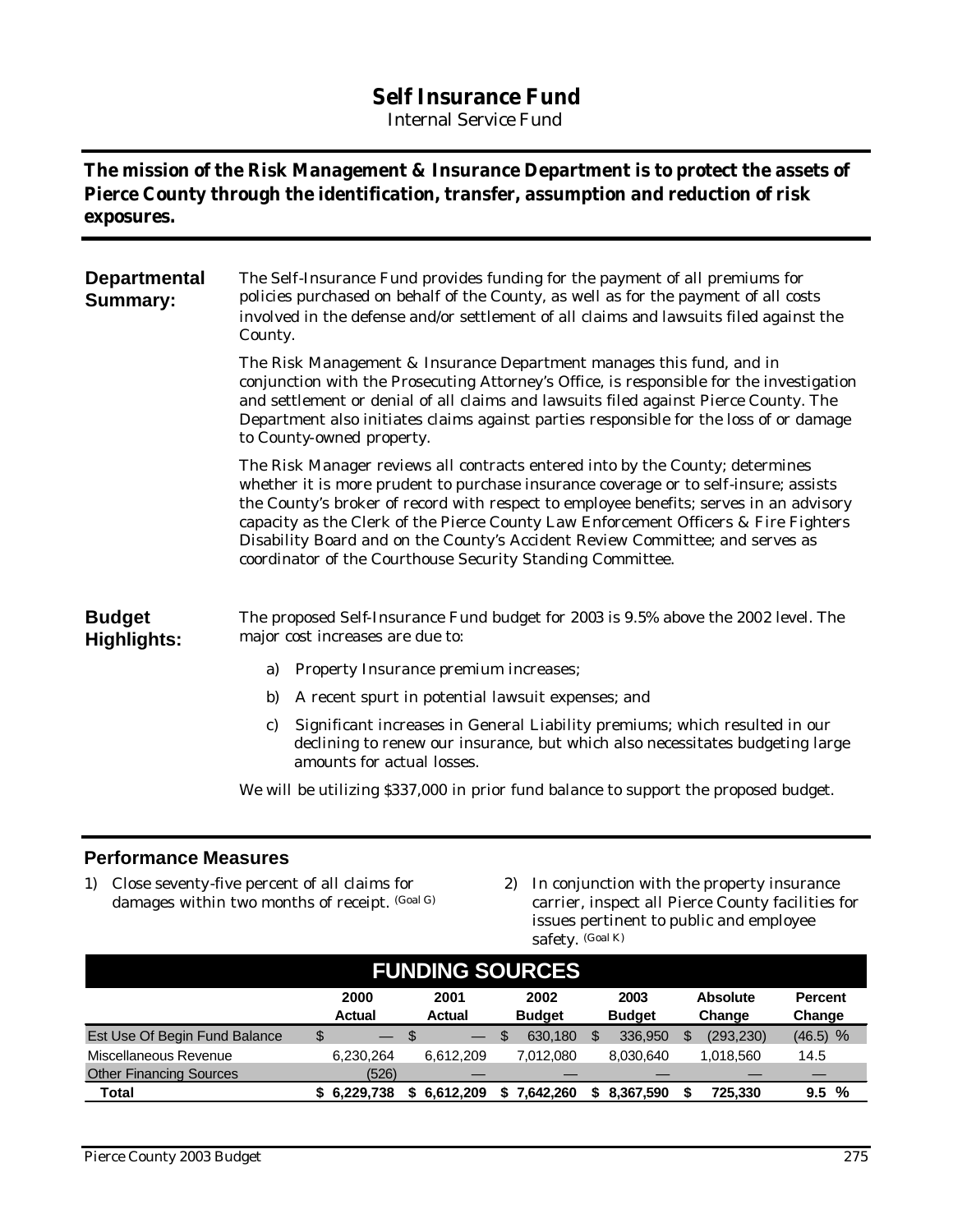#### *Self Insurance Fund*

| <b>PROGRAM EXPENDITURES</b>      |            |            |               |               |                 |                |  |  |  |
|----------------------------------|------------|------------|---------------|---------------|-----------------|----------------|--|--|--|
|                                  | 2002       | 2003       | 2002          | 2003          | <b>Absolute</b> | <b>Percent</b> |  |  |  |
|                                  | <b>FTE</b> | <b>FTE</b> | <b>Budget</b> | <b>Budget</b> | Change          | Change         |  |  |  |
| Administration                   | 6.30       | 6.30       | 2,562,130     | 2,606,320     | 44.190          | $\%$<br>1.7    |  |  |  |
| Insurance Premiums               |            |            | 1,039,730     | 1,066,820     | 27.090          | 2.6            |  |  |  |
| <b>Claims Paymnts/Reserves</b>   |            |            | 3,330,400     | 3,959,450     | 629.050         | 18.9           |  |  |  |
| <b>Outside Professional Svcs</b> |            |            | 710,000       | 735,000       | 25,000          | 3.5            |  |  |  |
| Total                            | 6.30       | 6.30       | 7.642.260     | 8,367,590     | 725,330         | %<br>9.5       |  |  |  |

| <b>STAFFING SUMMARY</b>       |              |             |              |                    |                    |                    |  |  |  |  |
|-------------------------------|--------------|-------------|--------------|--------------------|--------------------|--------------------|--|--|--|--|
|                               | 1998<br>FTE. | 1999<br>FTE | 2000<br>FTE. | 2001<br><b>FTE</b> | 2002<br><b>FTE</b> | 2003<br><b>FTE</b> |  |  |  |  |
| <b>Risk Manager</b>           | 0.90         | 0.90        | 0.90         | 0.90               | 0.90               | 0.90               |  |  |  |  |
| Asst Risk Manager             | 1.00         | 1.00        | 1.00         | 1.00               | 1.00               | 1.00               |  |  |  |  |
| <b>Safety Officer</b>         | 0.20         | 0.20        | 0.20         | 0.20               | 0.20               | 0.20               |  |  |  |  |
| Risk Investigator             | 1.00         | 1.00        | 1.00         | 1.00               | 1.00               | 1.00               |  |  |  |  |
| Claims and Safety Tech        | 0.50         | 0.50        | 0.50         | 0.50               | 0.50               | 0.50               |  |  |  |  |
| Administrative Assistant      |              | –           |              |                    | 0.90               | 0.90               |  |  |  |  |
| <b>Office Assistant</b>       | 1.80         | 1.80        | 1.80         | 1.80               | 1.80               | 1.80               |  |  |  |  |
| <b>Confidential Secretary</b> | 0.90         | 0.90        | 0.90         | 0.90               |                    |                    |  |  |  |  |
| <b>Total</b>                  | 6.30         | 6.30        | 6.30         | 6.30               | 6.30               | 6.30               |  |  |  |  |

|                                    | Unit of<br><b>Measure</b> | 1998<br><b>Actual</b> |     | 1999<br>Actual |   | 2000<br>Actual |   | 2001<br>Actual |    | 2002<br><b>Estimate</b> |     | 2003<br><b>Estimate</b> |
|------------------------------------|---------------------------|-----------------------|-----|----------------|---|----------------|---|----------------|----|-------------------------|-----|-------------------------|
| Claims - Automobile                | <b>Number</b>             | 366                   |     | 355            |   | 350            |   | 379            |    | 350                     |     | 350                     |
| Claims - Non-automobile            | Number                    | 357                   |     | 377            |   | 402            |   | 327            |    | 400                     |     | 360                     |
| Lawsuits filed                     | <b>Number</b>             | 35                    |     | 32             |   | 40             |   | 40             |    | 40                      |     | 40                      |
| Lawsuits pending current/prior yr  | Number                    | 129                   |     | 133            |   | 123            |   | 113            |    | 115                     |     | 120                     |
| Subrogation collected              | <b>Dollars</b>            | \$<br>29,919          | \$. | 67,662         | S | 37,623         | S | 70.716         | -S | 80,000                  | \$. | 75,000                  |
| Contracts and agrmts reviewed      | Documents                 | 1,393                 |     | 1,645          |   | 1,685          |   | 2,167          |    | 2,000                   |     | 2,200                   |
| <b>Accident Review Board cases</b> | <b>Number</b>             | 64                    |     | 59             |   | 54             |   | 56             |    | 45                      |     | 46                      |
| Incident Reports filed             | Documents                 | 492                   |     | 372            |   | 473            |   | 323            |    | 360                     |     | 375                     |
| Damage to Non-auto property        | Cases                     | 33                    |     | 35             |   | 18             |   | 40             |    | 35                      |     | 38                      |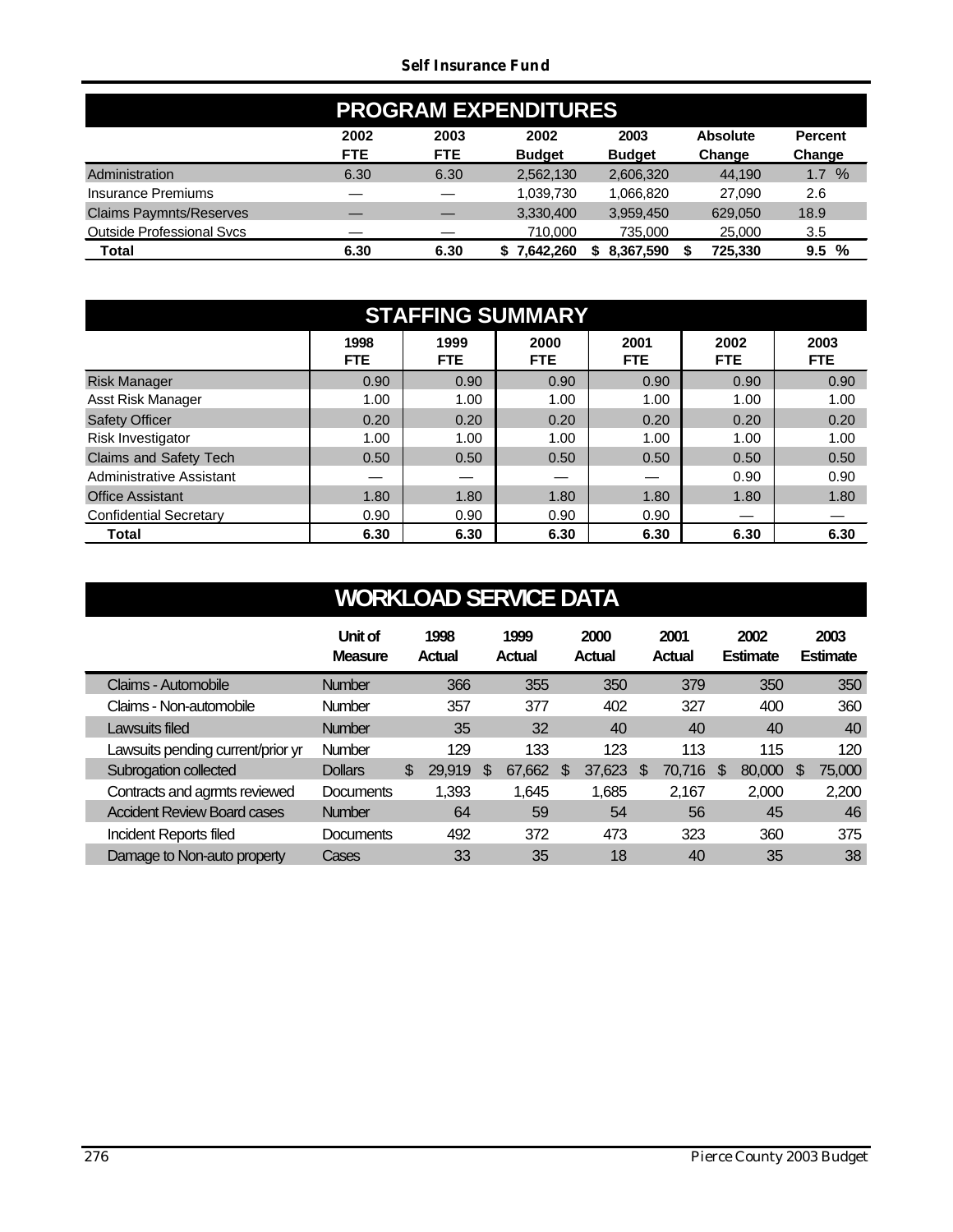

\* From 1992 to 2002 Self Insurance employees as a percent of all County employees decreased 24%.

#### **Unreserved Retained Earning to Total County Expenditures**



v From 1992 to 2002 the unreserved retained earnings balance of the fund as a percent of total County expenditures increased significantly.

## **Percent of Total County Employees Percent of Total County Expenditures**



\* From 1992 to 2002 Self Insurance expenditures as a percent of total County expenditures decreased 39%.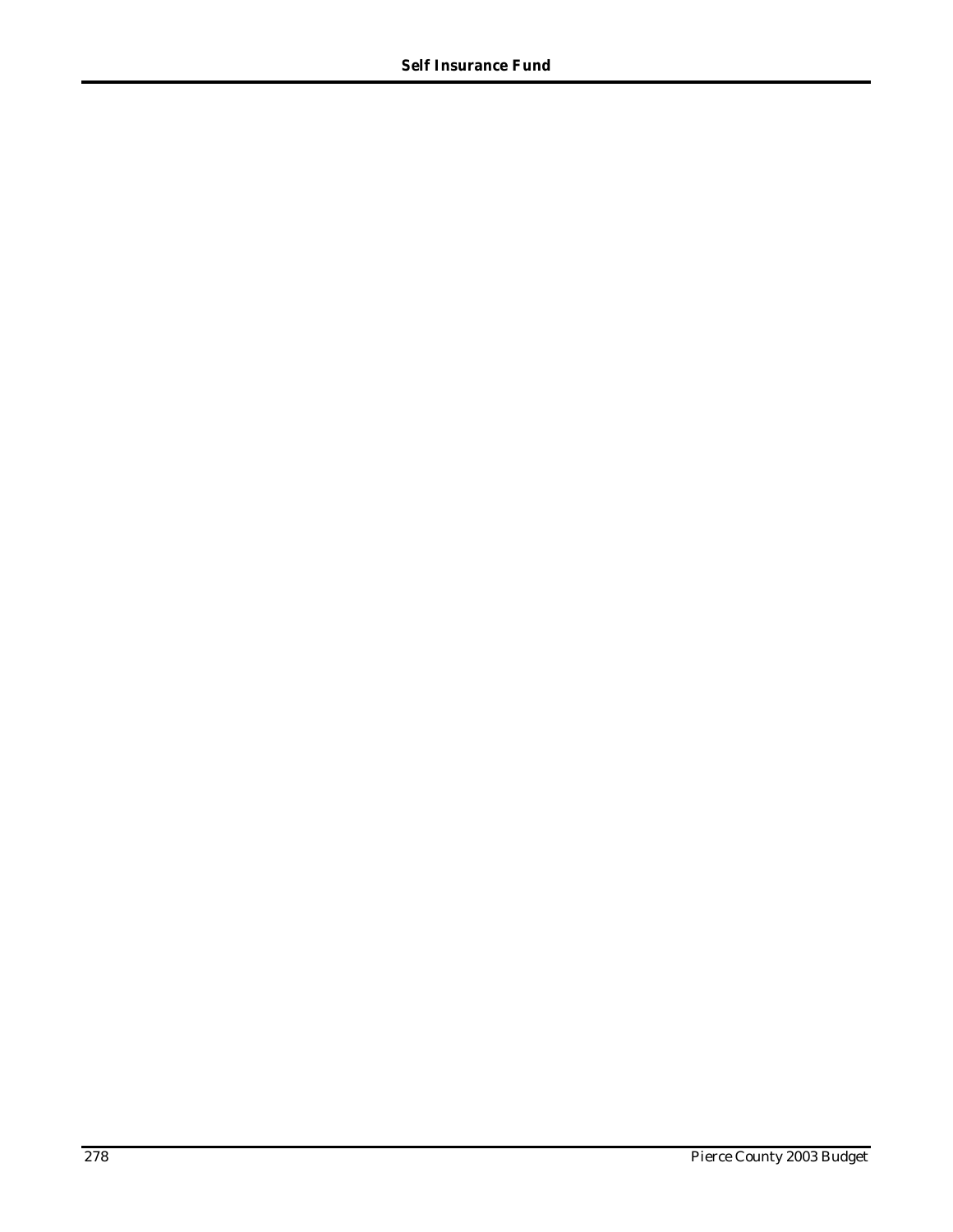## **Workers Compensation**

*Internal Service Fund*

**The mission of the Workers Compensation Division of the Risk Management Department is to provide a safe and healthy work environment for County employees in accordance with the State of Washington Industrial Safety & Health Act.**

| <b>Departmental</b> | The Workers Compensation Fund is administered by the Risk Manager to maintain             |
|---------------------|-------------------------------------------------------------------------------------------|
| <b>Summary:</b>     | an efficient self-insured workers compensation and industrial insurance program in        |
|                     | accordance with the State of Washington Industrial Insurance Act. To achieve control      |
|                     | over losses and to insure a safe work environment for employees, this division            |
|                     | provides safety training such as Defensive Driving, First Aid, Traffic Control, Safety    |
|                     | Program Orientation, Right-to-Know program, and other specialty areas. Other              |
|                     | responsibilities of the division include interpretation of safety codes; investigation of |
|                     | accidents involving employee injury and/or county vehicles or equipment; inspections      |
|                     | of facilities and equipment.                                                              |
|                     |                                                                                           |

**Budget Highlights:** The Workers Compensation Fund budget for 2003 is 12.1% above the 2002 level. This major increase reflects our recent claims experience, which has increased considerably over earlier years. Our internally generated workers compensation rates will be increased, and we will also be allocating \$244,000 in cash reserves to support this proposed budget.

#### **Performance Measures**

- 1) Keep the percentage of lost workdays below .2% of the days worked. (Goal H)
- 2) Provide department directors with quarterly reports of on-the-job injuries and the dollar amounts associated with those injuries for employees working within their respective departments. (Goal H)

| <b>FUNDING SOURCES</b>         |                       |                       |                       |                       |                           |                          |  |  |  |  |
|--------------------------------|-----------------------|-----------------------|-----------------------|-----------------------|---------------------------|--------------------------|--|--|--|--|
|                                | 2000<br><b>Actual</b> | 2001<br><b>Actual</b> | 2002<br><b>Budget</b> | 2003<br><b>Budget</b> | <b>Absolute</b><br>Change | <b>Percent</b><br>Change |  |  |  |  |
| Est Use Of Begin Fund Balance  | \$<br>—               |                       | - \$<br>$-$           | 244,400               | 244,400<br>\$             | %<br>$\infty$            |  |  |  |  |
| Intergovernmental Revenue      |                       | 13                    | 300                   | 300                   |                           |                          |  |  |  |  |
| Miscellaneous Revenue          | 1,782,422             | 1,873,673             | 2.097.000             | 2,106,000             | 9.000                     | 0.4                      |  |  |  |  |
| <b>Other Financing Sources</b> |                       | 275.000               |                       |                       |                           |                          |  |  |  |  |
| Total                          | 1.782.422<br>S        | 2,148,686<br>S.       | 2,097,300             | 2,350,700             | 253,400                   | %<br>12.1                |  |  |  |  |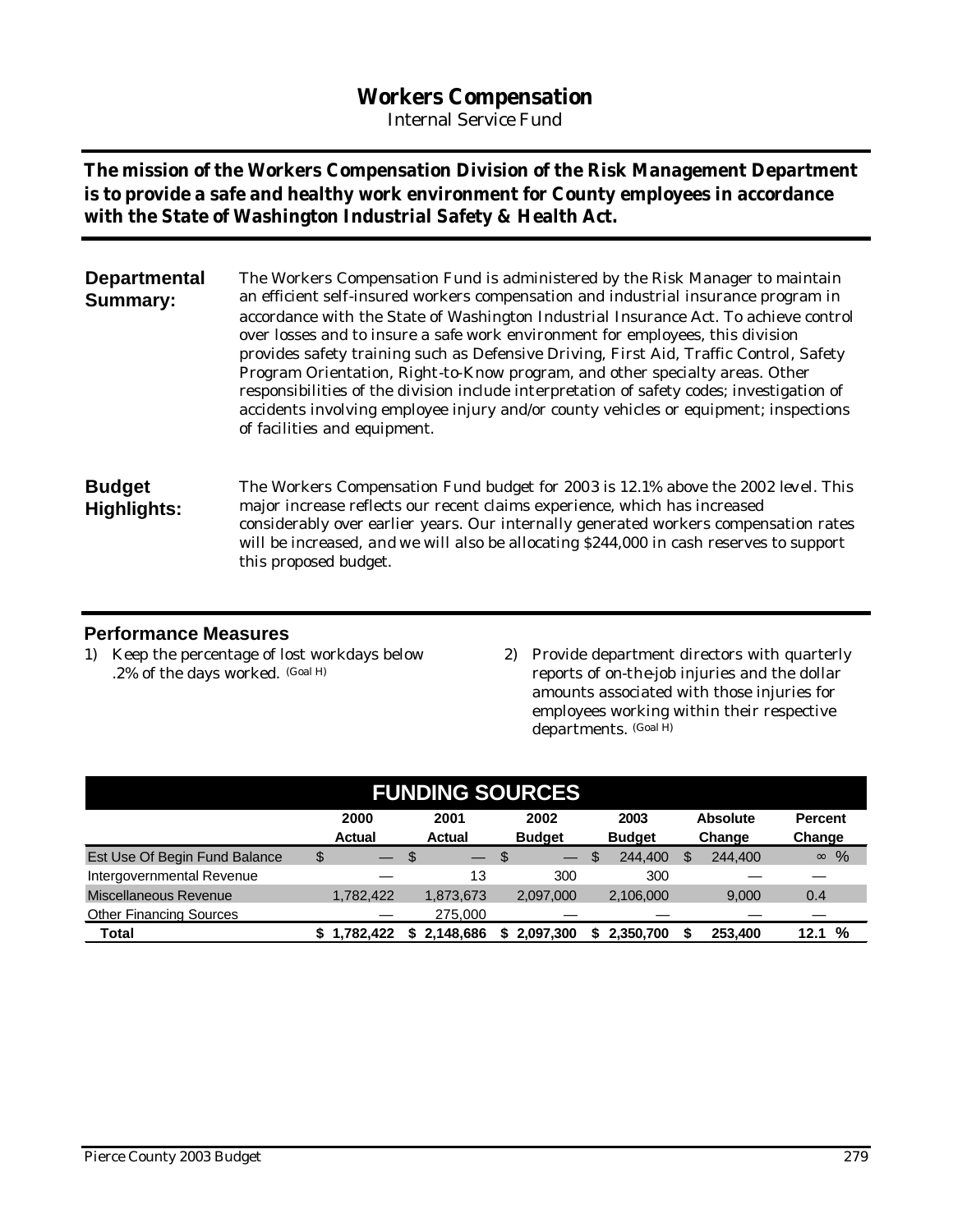#### *Workers Compensation*

|                                  | <b>PROGRAM EXPENDITURES</b> |                    |                       |                       |                           |                          |  |  |  |  |
|----------------------------------|-----------------------------|--------------------|-----------------------|-----------------------|---------------------------|--------------------------|--|--|--|--|
|                                  | 2002<br><b>FTE</b>          | 2003<br><b>FTE</b> | 2002<br><b>Budget</b> | 2003<br><b>Budget</b> | <b>Absolute</b><br>Change | <b>Percent</b><br>Change |  |  |  |  |
| Administration                   | 2.70                        | 2.70               | 277,920               | 274,430               | (3,490)                   | (1.3) %                  |  |  |  |  |
| <b>Claims Payments/Reserves</b>  |                             |                    | 1,493,000             | 1,714,000             | 221.000                   | 14.8                     |  |  |  |  |
| <b>State Assessments</b>         |                             |                    | 150,000               | 160,000               | 10,000                    | 6.7                      |  |  |  |  |
| Insurance Premiums               |                             |                    | 79.010                | 102.460               | 23,450                    | 29.7                     |  |  |  |  |
| <b>Outside Professional Sycs</b> |                             |                    | 97,370                | 99,810                | 2,440                     | 2.5                      |  |  |  |  |
| Total                            | 2.70                        | 2.70               | \$2,097,300           | 2,350,700             | 253.400                   | %<br>12.1                |  |  |  |  |

| <b>STAFFING SUMMARY</b>       |                    |                    |                    |                    |                    |                    |  |  |  |  |
|-------------------------------|--------------------|--------------------|--------------------|--------------------|--------------------|--------------------|--|--|--|--|
|                               | 1998<br><b>FTE</b> | 1999<br><b>FTE</b> | 2000<br><b>FTE</b> | 2001<br><b>FTE</b> | 2002<br><b>FTE</b> | 2003<br><b>FTE</b> |  |  |  |  |
| <b>Risk Manager</b>           | 0.10               | 0.10               | 0.10               | 0.10               | 0.10               | 0.10               |  |  |  |  |
| Safety Officer                | 0.80               | 0.80               | 0.80               | 0.80               | 0.80               | 0.80               |  |  |  |  |
| Claims & Safety Tech          | 0.50               | 0.50               | 0.50               | 0.50               | 0.50               | 0.50               |  |  |  |  |
| Administrative Assistant      |                    |                    |                    |                    | 0.10               | 0.10               |  |  |  |  |
| <b>Office Assistant</b>       | 1.20               | 1.20               | 1.20               | 1.20               | 1.20               | 1.20               |  |  |  |  |
| <b>Confidential Secretary</b> | 0.10               | 0.10               | 0.10               | 0.10               |                    |                    |  |  |  |  |
| Total                         | 2.70               | 2.70               | 2.70               | 2.70               | 2.70               | 2.70               |  |  |  |  |

|                                    | Unit of<br><b>Measure</b> | 1998<br><b>Actual</b> | 1999<br>Actual | 2000<br><b>Actual</b> | 2001<br><b>Actual</b> | 2002<br><b>Estimate</b> | 2003<br><b>Estimate</b> |
|------------------------------------|---------------------------|-----------------------|----------------|-----------------------|-----------------------|-------------------------|-------------------------|
| Employee safety meetings           | <b>Meetings</b>           | 165                   | 173            | 166                   | 148                   | 150                     | 150                     |
| Safety Advisory Committee mtgs     | Meetings                  | 6                     | 6              | 6                     | 6                     | 6                       | 6                       |
| County-wide safety meetings        | <b>Meetings</b>           | 12                    | 12             | 12                    | 12                    | 12                      | 12                      |
| Safety insp. of County facilities  | Inspections               | 78                    | 74             | 76                    | 77                    | 70                      | 70                      |
| <b>Workers Compensation claims</b> | Claims                    | 260                   | 253            | 291                   | 347                   | 280                     | 280                     |
| Employee days lost                 | Days                      | 1.379                 | 1.227          | 1.788                 | 1.869                 | 1,500                   | 1,500                   |